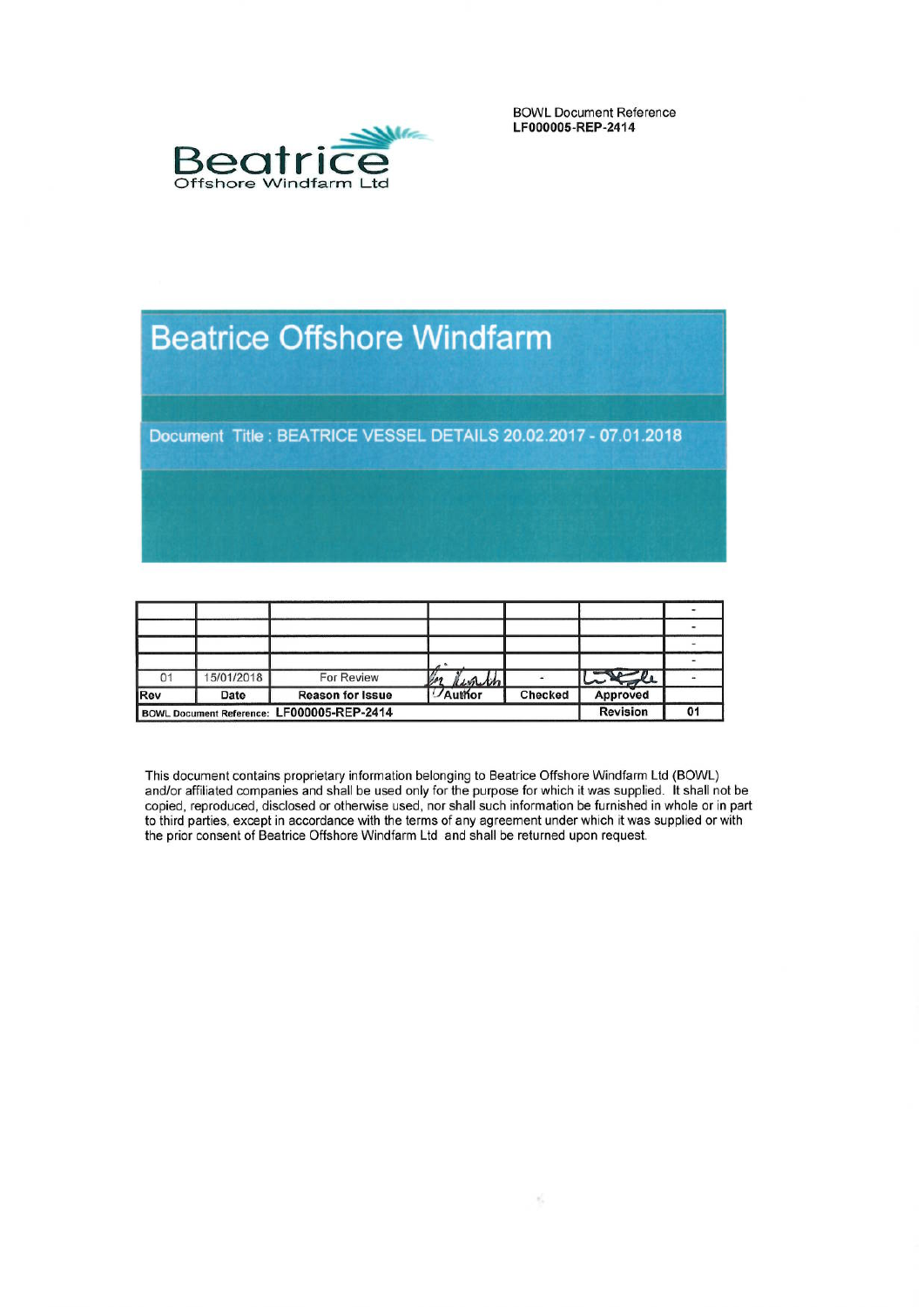| <b>Week Arrived on</b><br><b>Site</b> | <b>Vessel name</b>                                                    | <b>Vessel type/use</b>                                                                                                 | <b>Vessel Contact/Master's name</b>                                                                                                                                                                                                                               | <b>Operator/Company name</b>                                                           | Call sign / MMSI / Marine<br><b>OMI</b>             | <b>Licence</b>                   |
|---------------------------------------|-----------------------------------------------------------------------|------------------------------------------------------------------------------------------------------------------------|-------------------------------------------------------------------------------------------------------------------------------------------------------------------------------------------------------------------------------------------------------------------|----------------------------------------------------------------------------------------|-----------------------------------------------------|----------------------------------|
| 20/02/20017 - 26/02/2017              | <b>Coral Wind</b>                                                     | Workboat, UK MCA Cat 2 C-pod deployment                                                                                | Bill Ruck/ Tim Candido Barton /<br>Lighthouse Field Station, University of<br>Aberdeen, George St., Cromarty,<br>Ross-shire, IV11 8YL.+44 (0)1381<br>600548.t.r.barton@abdn.ac.uk                                                                                 | <b>Aberdeen University</b>                                                             | <b>2EMX8/</b><br>235086491 /<br>N/A                 | <b>WF</b>                        |
| 06/03/2017 - 12/03/2017               | <b>Coral Wind</b>                                                     | Workboat, UK MCA Cat 2 C-pod deployment                                                                                | Bill Ruck/ Tim Candido Barton /<br>Lighthouse Field Station, University of<br>Aberdeen, George St., Cromarty,<br>Ross-shire, IV11 8YL.+44 (0)1381<br>600548.t.r.barton@abdn.ac.uk                                                                                 | <b>Aberdeen University</b>                                                             | 2EMX8 /<br>235086491 /<br>N/A                       | <b>WF</b>                        |
|                                       | Siem N-Sea                                                            | Multipurpose field and ROV Support Vessel (MRSV) for<br>boulder clearance                                              | OIM 01224 642693<br>siemoffshore@siemoffshore.com                                                                                                                                                                                                                 | Seaway Heavy Lifting (SHL)                                                             | C6YG5 /<br>311031800 /                              | <b>WF</b>                        |
|                                       | Siem Ruby                                                             | Anchor Handling Tug for boulder clearance                                                                              | Marvin Perry<br>captain@ruby.siemoffshore.com<br>Kai Sindre Nystoyl                                                                                                                                                                                               | Seaway Heavy Lifting (SHL)                                                             | 9424508<br>LEQY/<br>257733000 /                     | <b>WF</b>                        |
| 13/03/2017 - 19/03/2017               | Siem N-Sea                                                            | Multipurpose field and ROV Support Vessel (MRSV) for<br>boulder clearance                                              | As previously noted for this vessel                                                                                                                                                                                                                               | Seaway Heavy Lifting (SHL)                                                             | As above                                            | As above                         |
| 20/03/2017 - 26/03/2017               | <b>Siem Ruby</b><br><b>Coral Wind</b>                                 | Anchor Handling Tug for boulder clearance<br>Workboat, UK MCA Cat 2 C-pod deployment                                   | As previously noted for this vessel<br>As previously noted for this vessel                                                                                                                                                                                        | Seaway Heavy Lifting (SHL)<br><b>Aberdeen University</b>                               | As above<br>As above                                | As above<br>As above             |
|                                       | <b>Siem Ruby</b><br>Siem N-Sea                                        | Anchor Handling Tug for boulder clearance<br>Multipurpose field and ROV Support Vessel (MRSV) for<br>boulder clearance | As previously noted for this vessel<br>As previously noted for this vessel                                                                                                                                                                                        | Seaway Heavy Lifting (SHL)<br>Seaway Heavy Lifting (SHL)                               | As above<br>As above                                | As above<br>As above             |
| 27/03/2017 - 02/04/2017               | <b>Coral Wind</b><br>Siem N-Sea                                       | Workboat, UK MCA Cat 2 C-pod deployment<br>Anchor Handling Tug for boulder clearance                                   | As previously noted for this vessel<br>As previously noted for this vessel                                                                                                                                                                                        | <b>Aberdeen University</b><br>Seaway Heavy Lifting (SHL)                               | As above<br>As above                                | As above<br>As above             |
|                                       | <b>Bremen Fighter</b>                                                 | Anchor handling Tug assisting the Stanislav Yudin                                                                      | Danny Sprangers (SHL)<br>C/O Subsea 7 East Campus Arnhall<br><b>Business Park Westhill,</b><br>Aberdeenshire, AB32 6FE<br>+31 653997158 Email -<br>dsprangers@shl.nl                                                                                              | Seaway Heavy Lifting (SHL)                                                             | V20Y1/<br>304742000                                 | <b>WF</b>                        |
|                                       | Stanislav Yudin                                                       | <b>Heavy Lift Vessel</b>                                                                                               | Danny Sprangers (SHL)<br>C/o Subsea 7 East Campus<br><b>Arnhall Business Park</b><br>Westhill, Aberdeenshire<br><b>AB32 6FE</b><br>+31 653997158 EMAIL:dsprangers@shl.nl                                                                                          | Seaway Heavy Lifting (SHL)                                                             | 5BYM2 /<br>210334000                                | <b>WF</b>                        |
| 03/04/2017 - 09/04/2017               | Smit Sentosa<br>Siem N-Sea                                            | Anchor handling Tug assisting the Stanislav Yudin<br>Anchor Handling Tug for boulder clearance                         | Danny Sprangers (SHL)<br>C/o Subsea 7 East Campus<br><b>Arnhall Business Park</b><br>Westhill, Aberdeenshire<br><b>AB32 6FE</b><br>+31 653997158 EMAIL:dsprangers@shl.nl<br>As previously noted for this vessel                                                   | Seaway Heavy Lifting (SHL)<br>Seaway Heavy Lifting (SHL)                               | ORRX/<br>205696000<br>As above                      | <b>WF</b><br>As above            |
|                                       | Bremen Fighter<br>Stanislav Yudin                                     | Anchor handling Tug assisting the Stanislav Yudin<br><b>Heavy Lift Vessel</b>                                          | As previously noted for this vessel<br>As previously noted for this vessel                                                                                                                                                                                        | Seaway Heavy Lifting (SHL)<br>Seaway Heavy Lifting (SHL)                               | As above<br>As above                                | As above<br>As above             |
|                                       | Smit Sentosa<br>Union Boxer                                           | Anchor handling Tug assisting the Stanislav Yudin<br>Anchor Handling Tug.                                              | As previously noted for this vessel<br>Danny Sprangers (SHL)<br>C/o Subsea 7 East Campus<br><b>Arnhall Business Park</b><br>Westhill, Aberdeenshire<br><b>AB32 6FE</b><br>+31 653997158 EMAIL:dsprangers@shl.nl                                                   | Seaway Heavy Lifting (SHL)<br>Seaway Heavy Lifting (SHL)                               | As above<br>Callsign - ORPS<br>MMSI-<br>205575000   | As above<br><b>WF</b>            |
| 10/04/2017 - 16/04/2017 Siem N-Sea    | <b>Bremen Fighter</b>                                                 | Anchor Handling Tug for boulder clearance<br>Anchor handling Tug assisting the Stanislav Yudin                         | As previously noted for this vessel<br>As previously noted for this vessel                                                                                                                                                                                        | Seaway Heavy Lifting (SHL)<br>Seaway Heavy Lifting (SHL)                               | As above<br>As above                                | As above<br>As above             |
|                                       | Stanislav Yudin<br>Smit Sentosa                                       | <b>Heavy Lift Vessel</b><br>Anchor handling Tug assisting the Stanislav Yudin                                          | As previously noted for this vessel<br>As previously noted for this vessel                                                                                                                                                                                        | Seaway Heavy Lifting (SHL)<br>Seaway Heavy Lifting (SHL)                               | As above<br>As above                                | As above<br>As above             |
|                                       | <b>President Hubert</b>                                               | <b>Anchor Handling Tug</b>                                                                                             | Danny Sprangers (SHL)<br>C/o Subsea 7 East Campus<br><b>Arnhall Business Park</b><br>Westhill, Aberdeenshire<br>AB32 6FE<br>+31 653997158 EMAIL:dsprangers@shl.nl                                                                                                 | Seaway Heavy Lifting (SHL)                                                             | ORLD/<br>205067000                                  | <b>WF</b>                        |
| 17/04/2017 - 23/04/2017               | Union Boxer<br><b>Bremen Fighter</b>                                  | Anchor Handling Tug.<br>Anchor handling Tug assisting the Stanislav Yudin                                              | As previously noted for this vessel<br>As previously noted for this vessel                                                                                                                                                                                        | Seaway Heavy Lifting (SHL)<br>Seaway Heavy Lifting (SHL)                               | As above<br>As above<br>As above                    | As above<br>As above             |
|                                       | Stanislav Yudin<br>Smit Sentosa<br><b>President Hubert</b>            | <b>Heavy Lift Vessel</b><br>Anchor handling Tug assisting the Stanislav Yudin<br>Anchor Handling Tug                   | As previously noted for this vessel<br>As previously noted for this vessel<br>As previously noted for this vessel                                                                                                                                                 | Seaway Heavy Lifting (SHL)<br>Seaway Heavy Lifting (SHL)<br>Seaway Heavy Lifting (SHL) | As above<br>As above                                | As above<br>As above<br>As above |
|                                       | Union Boxer<br>Union Princess                                         | Anchor Handling Tug.<br>Anchor Handling Tug.                                                                           | As previously noted for this vessel<br>Danny Sprangers (SHL)<br>C/O Subsea 7 East Campus Arnhall<br><b>Business Park Westhill,</b><br>Aberdeenshire, AB32 6FE<br>+31 653997158 Email -                                                                            | Seaway Heavy Lifting (SHL)<br>Seaway Heavy Lifting (SHL)                               | As above<br>ORQU/<br>205642000 /<br>9242766         | As above<br><b>WF</b>            |
|                                       |                                                                       |                                                                                                                        |                                                                                                                                                                                                                                                                   |                                                                                        |                                                     |                                  |
|                                       | Haven Seariser 1                                                      | Jack Up Barge                                                                                                          | dsprangers@shl.nl<br>Nexans NorwayAS<br>Innspurten 9, 0663 Oslo,<br>Norway<br>+47 22 88 61 00<br>Red7marine+44(0) 1255 886 710<br>www.red7marine.co.uk<br>enquiries@r7m.co.uk                                                                                     | <b>Nexans Norway AS</b>                                                                | No MMSI or<br>callsign as it is a<br>jack up barge. | <b>OfTW</b>                      |
|                                       | Forth Constructor                                                     | Service Vessel                                                                                                         | <b>Graham Gray</b><br><b>Briggs Marine &amp; Environmental Services</b><br><b>Head Office</b><br>Seaforth House<br>Seaforth Place<br><b>Burntisland</b><br>Fife<br>KY3 9AX<br>(t) +44 (0) 1592 872939<br>$(f) +44(0)1592873779$<br>(e) marketing@briggsmarine.com | Seaway Heavy Lifting (SHL)                                                             | Callsign - GXAD<br>MMSI-<br>235004217               | <b>WF</b>                        |
| 24/04/2017 - 30/04/2017               | <b>Bremen Fighter</b><br>Stanislav Yudin                              | Anchor handling Tug assisting the Stanislav Yudin<br><b>Heavy Lift Vessel</b>                                          | As previously noted for this vessel<br>As previously noted for this vessel                                                                                                                                                                                        | Seaway Heavy Lifting (SHL)<br>Seaway Heavy Lifting (SHL)                               | As above<br>As above                                | As above<br>As above             |
|                                       | Smit Sentosa<br>Union Boxer                                           | Anchor handling Tug assisting the Stanislav Yudin<br><b>Barge Tow Vessel</b>                                           | As previously noted for this vessel<br>As previously noted for this vessel                                                                                                                                                                                        | Seaway Heavy Lifting (SHL)<br>Seaway Heavy Lifting (SHL)                               | As above<br>As above                                | As above<br>As above             |
|                                       | Union Princess<br>Haven Seariser 1                                    | Anchor Handling Tug.<br>Jack Up Mobile Barge                                                                           | As previously noted for this vessel<br>As previously noted for this vessel                                                                                                                                                                                        | Seaway Heavy Lifting (SHL)<br><b>Nexans Norway AS</b>                                  | As above<br>As above                                | As above<br>As above             |
| 01/05/2017 - 07/05/2017               | Forth Constructor<br><b>Bremen Fighter</b><br><b>Stanislav Yudin</b>  | <b>Service Vessel</b><br>Anchor handling Tug assisting the Stanislav Yudin<br><b>Heavy Lift Vessel</b>                 | As previously noted for this vessel<br>As previously noted for this vessel<br>As previously noted for this vessel                                                                                                                                                 | Seaway Heavy Lifting (SHL)<br>Seaway Heavy Lifting (SHL)<br>Seaway Heavy Lifting (SHL) | As above<br>As above<br>As above                    | As above<br>As above<br>As above |
|                                       | Smit Sentosa<br>Union Boxer                                           | Anchor handling Tug assisting the Stanislav Yudin<br><b>Barge Tow Vessel</b>                                           | As previously noted for this vessel<br>As previously noted for this vessel                                                                                                                                                                                        | Seaway Heavy Lifting (SHL)<br>Seaway Heavy Lifting (SHL)                               | As above<br>As above                                | As above<br>As above             |
|                                       | <b>Union Princess</b><br><b>Haven Seariser 1</b>                      | Anchor Handling Tug.<br>Jack Up Mobile Barge                                                                           | As previously noted for this vessel<br>As previously noted for this vessel                                                                                                                                                                                        | Seaway Heavy Lifting (SHL)<br><b>Nexans Norway AS</b>                                  | As above<br>As above                                | As above<br>As above             |
| 08/05/2017 - 14/05/2017               | Forth Constructor<br><b>Bremen Fighter</b>                            | <b>Service Vessel</b><br>Anchor handling Tug assisting the Stanislav Yudin                                             | As previously noted for this vessel<br>As previously noted for this vessel                                                                                                                                                                                        | Seaway Heavy Lifting (SHL)<br>Seaway Heavy Lifting (SHL)                               | As above<br>As above                                | As above<br>As above             |
|                                       | <b>Stanislav Yudin</b><br>Smit Sentosa                                | <b>Heavy Lift Vessel</b><br>Anchor handling Tug assisting the Stanislav Yudin                                          | As previously noted for this vessel<br>As previously noted for this vessel                                                                                                                                                                                        | Seaway Heavy Lifting (SHL)<br>Seaway Heavy Lifting (SHL)                               | As above<br>As above                                | As above<br>As above             |
|                                       | Union Boxer<br><b>Union Princess</b><br>Haven Seariser 1              | <b>Barge Tow Vessel</b><br>Anchor Handling Tug.<br>Jack Up Mobile Barge                                                | As previously noted for this vessel<br>As previously noted for this vessel<br>As previously noted for this vessel                                                                                                                                                 | Seaway Heavy Lifting (SHL)<br>Seaway Heavy Lifting (SHL)<br><b>Nexans Norway AS</b>    | As above<br>As above<br>As above                    | As above<br>As above<br>As above |
| 15/05/2017 - 21/05/2017               | <b>Forth Constructor</b><br><b>Bremen Fighter</b>                     | Service Vessel<br>Anchor handling Tug assisting the Stanislav Yudin                                                    | As previously noted for this vessel<br>As previously noted for this vessel                                                                                                                                                                                        | Seaway Heavy Lifting (SHL)<br>Seaway Heavy Lifting (SHL)                               | As above<br>As above                                | As above<br>As above             |
|                                       | <b>Stanislav Yudin</b><br>Smit Sentosa                                | <b>Heavy Lift Vessel</b><br>Anchor handling Tug assisting the Stanislav Yudin                                          | As previously noted for this vessel<br>As previously noted for this vessel                                                                                                                                                                                        | Seaway Heavy Lifting (SHL)<br>Seaway Heavy Lifting (SHL)                               | As above<br>As above                                | As above<br>As above             |
|                                       | Union Boxer<br>Union Princess                                         | <b>Barge Tow Vessel</b><br>Anchor Handling Tug.                                                                        | As previously noted for this vessel<br>As previously noted for this vessel                                                                                                                                                                                        | Seaway Heavy Lifting (SHL)<br>Seaway Heavy Lifting (SHL)                               | As above<br>As above                                | As above<br>As above             |
|                                       | Smit Seraya                                                           | <b>Barge Tow Vessel</b>                                                                                                | Danny Sprangers (SHL)<br>C/o Subsea 7 East Campus<br><b>Arnhall Business Park</b><br>Westhill, Aberdeenshire<br><b>AB32 6FE</b><br>+31 653997158 EMAIL:dsprangers@shl.nl                                                                                          | Seaway Heavy Lifting (SHL)                                                             | 9V9845/<br>566804000/                               | <b>WF</b>                        |
| 22/05/2017 - 28/05/2017               | Haven Seariser 1<br><b>Forth Constructor</b><br><b>Bremen Fighter</b> | Jack Up Barge<br><b>Service Vessel</b><br>Anchor handling Tug assisting the Stanislav Yudin                            | As previously noted for this vessel<br>As previously noted for this vessel<br>As previously noted for this vessel                                                                                                                                                 | <b>Nexans Norway AS</b><br>Seaway Heavy Lifting (SHL)<br>Seaway Heavy Lifting (SHL)    | As above<br>As above<br>As above                    | As above<br>As above<br>As above |

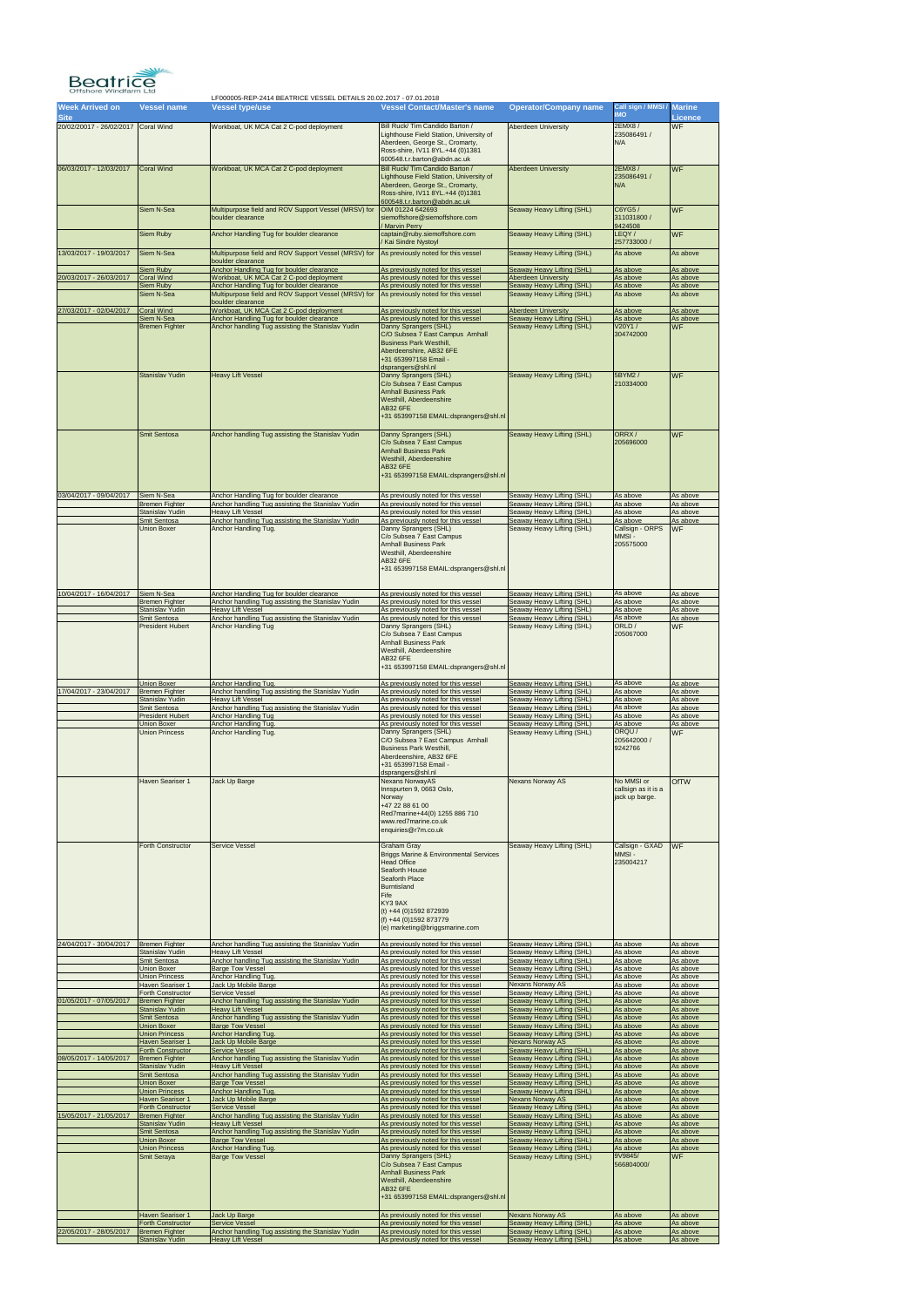

| Week Arrived on<br><b>Site</b> | Vessel name                          | <b>Vessel type/use</b>                              | Vessel Contact/Master's name                                                                                                                                                                                    | <b>Operator/Company name</b>                             | Call sign / MMSI /<br><b>IMO</b>                 | <b>Marine</b><br>Licence |
|--------------------------------|--------------------------------------|-----------------------------------------------------|-----------------------------------------------------------------------------------------------------------------------------------------------------------------------------------------------------------------|----------------------------------------------------------|--------------------------------------------------|--------------------------|
|                                | Smit Sentosa                         | Anchor handling Tug assisting the Stanislav Yudin   | As previously noted for this vessel                                                                                                                                                                             | Seaway Heavy Lifting (SHL)                               | As above                                         | As above                 |
|                                | <b>Union Boxer</b>                   | <b>Barge Tow Vessel</b>                             | As previously noted for this vessel                                                                                                                                                                             | Seaway Heavy Lifting (SHL)                               | As above                                         | As above                 |
|                                | <b>Union Princess</b>                | Anchor Handling Tug.                                | As previously noted for this vessel                                                                                                                                                                             | Seaway Heavy Lifting (SHL)                               | As above                                         | As above                 |
|                                | Smit Seraya                          | <b>Barge Tow Vessel</b>                             | As previously noted for this vessel                                                                                                                                                                             | Seaway Heavy Lifting (SHL)                               | As above                                         | As above                 |
|                                | Haven Seariser 1                     | Jack Up Mobile Barge                                | As previously noted for this vessel                                                                                                                                                                             | <b>Nexans Norway AS</b>                                  | As above                                         | As above                 |
| 29/05/2017 - 04/06/2017        | Forth Constructor                    | <b>Service Vessel</b>                               | As previously noted for this vessel                                                                                                                                                                             | Seaway Heavy Lifting (SHL)                               | As above                                         | As above                 |
|                                | <b>Bremen Fighter</b>                | Anchor handling Tug assisting the Stanislav Yudin   | As previously noted for this vessel                                                                                                                                                                             | Seaway Heavy Lifting (SHL)                               | As above                                         | As above                 |
|                                | <b>Stanislav Yudin</b>               | <b>Heavy Lift Vessel</b>                            | As previously noted for this vessel                                                                                                                                                                             | Seaway Heavy Lifting (SHL)                               | As above                                         | As above                 |
|                                | Smit Sentosa                         | Anchor handling Tug assisting the Stanislav Yudin   | As previously noted for this vessel                                                                                                                                                                             | Seaway Heavy Lifting (SHL)                               | As above                                         | As above                 |
|                                | <b>Union Boxer</b>                   | <b>Barge Tow Vessel</b>                             | As previously noted for this vessel                                                                                                                                                                             | Seaway Heavy Lifting (SHL)                               | As above                                         | As above                 |
|                                | <b>Union Princess</b>                | Anchor Handling Tug.                                | As previously noted for this vessel                                                                                                                                                                             | Seaway Heavy Lifting (SHL)                               | As above                                         | As above                 |
|                                | Smit Seraya                          | <b>Barge Tow Vessel</b>                             | As previously noted for this vessel                                                                                                                                                                             | Seaway Heavy Lifting (SHL)                               | As above                                         | As above                 |
|                                | Haven Seariser 1                     | Jack Up Barge                                       | As previously noted for this vessel                                                                                                                                                                             | <b>Nexans Norway AS</b>                                  | As above                                         | As above                 |
|                                | Forth Constructor                    | <b>Service Vessel</b>                               | As previously noted for this vessel                                                                                                                                                                             | Seaway Heavy Lifting (SHL)                               | As above                                         | As above                 |
|                                | Norsemaid                            | <b>Survey/Crew Transfer Vessel</b>                  | Øyvind Haug                                                                                                                                                                                                     | <b>Nexans Norway AS</b>                                  | Callsign - VQEB2                                 | <b>OfTW</b>              |
|                                |                                      |                                                     | <b>Nexans AS</b><br><b>BEATRICE Installation Engineering</b><br>Manager<br>Mob: +47 916 27 674<br>Office: +47 22 88 65 09                                                                                       |                                                          | MMSI-<br>235007967                               |                          |
|                                | Manu Pekka                           | <b>Hull Dredger</b>                                 | Øyvind Haug<br><b>Nexans AS</b><br><b>BEATRICE Installation Engineering</b><br>Manager<br>Mob: +47 916 27 674<br>Office: +47 22 88 65 09                                                                        | <b>Nexans Norway AS</b>                                  | Callsign - 5BJH2<br>MMSI-<br>212701000           | <b>OfTW</b>              |
|                                | <b>BKM 103</b>                       | <b>Multicat Tug</b>                                 | Øyvind Haug<br><b>Nexans AS</b><br><b>BEATRICE Installation Engineering</b><br>Manager<br>Mob: +47 916 27 674<br>Office: +47 22 88 65 09                                                                        | <b>Nexans Norway AS</b>                                  | Callsign - 5BFL2<br>MMSI-<br>212492000           | <b>OfTW</b>              |
| 05/06/2017 - 11/06/2017        | <b>Bremen Fighter</b>                | Anchor handling Tug assisting the Stanislav Yudin   | As previously noted for this vessel                                                                                                                                                                             | Seaway Heavy Lifting (SHL)                               | As above                                         | As above                 |
|                                | Stanislav Yudin                      | <b>Heavy Lift Vessel</b>                            | As previously noted for this vessel                                                                                                                                                                             | Seaway Heavy Lifting (SHL)                               | As above                                         | As above                 |
|                                | Smit Sentosa                         | Anchor handling Tug assisting the Stanislav Yudin   | As previously noted for this vessel                                                                                                                                                                             | Seaway Heavy Lifting (SHL)                               | As above                                         | As above                 |
|                                | <b>Union Boxer</b>                   | <b>Barge Tow Vessel</b>                             | As previously noted for this vessel                                                                                                                                                                             | Seaway Heavy Lifting (SHL)                               | As above                                         | As above                 |
|                                | <b>Union Princess</b>                | Anchor Handling Tug.                                | As previously noted for this vessel                                                                                                                                                                             | Seaway Heavy Lifting (SHL)                               | As above                                         | As above                 |
|                                | Smit Seraya                          | <b>Barge Tow Vessel</b>                             | As previously noted for this vessel                                                                                                                                                                             | Seaway Heavy Lifting (SHL)                               | As above                                         | As above                 |
|                                | Haven Seariser 1                     | Jack Up Barge                                       | As previously noted for this vessel                                                                                                                                                                             | <b>Nexans Norway AS</b>                                  | As above                                         | As above                 |
|                                | Forth Constructor                    | <b>Service Vessel</b>                               | As previously noted for this vessel                                                                                                                                                                             | Seaway Heavy Lifting (SHL)                               | As above                                         | As above                 |
|                                | Norsemaid                            | Survey/Crew Transfer Vessel                         | As previously noted for this vessel                                                                                                                                                                             | <b>Nexans Norway AS</b>                                  | As above                                         | As above                 |
|                                | Manu Pekka                           | <b>Hull Dredger</b>                                 | As previously noted for this vessel                                                                                                                                                                             | <b>Nexans Norway AS</b>                                  | As above                                         | As above                 |
| 12/06/2017 - 18/06/2017        | <b>BKM 103</b>                       | <b>Multicat Tug</b>                                 | As previously noted for this vessel                                                                                                                                                                             | <b>Nexans Norway AS</b>                                  | As above                                         | As above                 |
|                                | <b>Bremen Fighter</b>                | Anchor handling Tug assisting the Stanislav Yudin   | As previously noted for this vessel                                                                                                                                                                             | Seaway Heavy Lifting (SHL)                               | As above                                         | As above                 |
|                                | Stanislav Yudin                      | <b>Heavy Lift Vessel</b>                            | As previously noted for this vessel                                                                                                                                                                             | Seaway Heavy Lifting (SHL)                               | As above                                         | As above                 |
|                                | Smit Sentosa                         | Anchor handling Tug assisting the Stanislav Yudin   | As previously noted for this vessel                                                                                                                                                                             | Seaway Heavy Lifting (SHL)                               | As above                                         | As above                 |
|                                | <b>Union Boxer</b>                   | <b>Barge Tow Vessel</b>                             | As previously noted for this vessel                                                                                                                                                                             | Seaway Heavy Lifting (SHL)                               | As above                                         | As above                 |
|                                | <b>Union Princess</b>                | Anchor Handling Tug.                                | As previously noted for this vessel                                                                                                                                                                             | Seaway Heavy Lifting (SHL)                               | As above                                         | As above                 |
|                                | Smit Seraya                          | <b>Barge Tow Vessel</b>                             | As previously noted for this vessel                                                                                                                                                                             | Seaway Heavy Lifting (SHL)                               | As above                                         | As above                 |
|                                | Haven Seariser 1                     | Jack Up Barge                                       | As previously noted for this vessel                                                                                                                                                                             | <b>Nexans Norway AS</b>                                  | As above                                         | As above                 |
|                                | <b>Forth Constructor</b>             | Service Vessel                                      | As previously noted for this vessel                                                                                                                                                                             | Seaway Heavy Lifting (SHL)                               | As above                                         | As above                 |
|                                | Norsemaid                            | Survey/Crew Transfer Vessel                         | As previously noted for this vessel                                                                                                                                                                             | <b>Nexans Norway AS</b>                                  | As above                                         | As above                 |
|                                | Manu Pekka                           | <b>Hull Dredger</b>                                 | As previously noted for this vessel                                                                                                                                                                             | <b>Nexans Norway AS</b>                                  | As above                                         | As above                 |
|                                | <b>BKM 103</b>                       | <b>Multicat Tug</b>                                 | As previously noted for this vessel                                                                                                                                                                             | <b>Nexans Norway AS</b>                                  | As above                                         | As above                 |
| 19/06/2017 - 25/06/2017        | <b>Bremen Fighter</b>                | Anchor handling Tug assisting the Stanislav Yudin   | As previously noted for this vessel                                                                                                                                                                             | Seaway Heavy Lifting (SHL)                               | As above                                         | As above                 |
|                                | Stanislav Yudin                      | <b>Heavy Lift Vessel</b>                            | As previously noted for this vessel                                                                                                                                                                             | Seaway Heavy Lifting (SHL)                               | As above                                         | As above                 |
|                                | Smit Sentosa                         | Anchor handling Tug assisting the Stanislav Yudin   | As previously noted for this vessel                                                                                                                                                                             | Seaway Heavy Lifting (SHL)                               | As above                                         | As above                 |
|                                | Union Boxer                          | <b>Barge Tow Vessel</b>                             | As previously noted for this vessel                                                                                                                                                                             | Seaway Heavy Lifting (SHL)                               | As above                                         | As above                 |
|                                | <b>Union Princess</b>                | Anchor Handling Tug.                                | As previously noted for this vessel                                                                                                                                                                             | Seaway Heavy Lifting (SHL)                               | As above                                         | As above                 |
|                                | Smit Seraya                          | <b>Barge Tow Vessel</b>                             | As previously noted for this vessel                                                                                                                                                                             | Seaway Heavy Lifting (SHL)                               | As above                                         | As above                 |
|                                | Haven Seariser 1                     | Jack Up Barge                                       | As previously noted for this vessel                                                                                                                                                                             | <b>Nexans Norway AS</b>                                  | As above                                         | As above                 |
|                                | Forth Constructor                    | Service Vessel                                      | As previously noted for this vessel                                                                                                                                                                             | Seaway Heavy Lifting (SHL)                               | As above                                         | As above                 |
|                                | Norsemaid                            | Survey/Crew Transfer Vessel                         | As previously noted for this vessel                                                                                                                                                                             | <b>Nexans Norway AS</b>                                  | As above                                         | As above                 |
|                                | Manu Pekka                           | <b>Hull Dredger</b>                                 | As previously noted for this vessel                                                                                                                                                                             | <b>Nexans Norway AS</b>                                  | As above                                         | As above                 |
| 26/06/2017 - 02/07/2017        | <b>BKM 103</b>                       | <b>Multicat Tug</b>                                 | As previously noted for this vessel                                                                                                                                                                             | Nexans Norway AS                                         | As above                                         | As above                 |
|                                | <b>Bremen Fighter</b>                | Anchor handling Tug assisting the Stanislav Yudin   | As previously noted for this vessel                                                                                                                                                                             | Seaway Heavy Lifting (SHL)                               | As above                                         | As above                 |
|                                | Stanislav Yudin                      | <b>Heavy Lift Vessel</b>                            | As previously noted for this vessel                                                                                                                                                                             | Seaway Heavy Lifting (SHL)                               | As above                                         | As above                 |
|                                | Smit Sentosa                         | Anchor handling Tug assisting the Stanislav Yudin   | As previously noted for this vessel                                                                                                                                                                             | Seaway Heavy Lifting (SHL)                               | As above                                         | As above                 |
|                                | Union Boxer                          | <b>Barge Tow Vessel</b>                             | As previously noted for this vessel                                                                                                                                                                             | Seaway Heavy Lifting (SHL)                               | As above                                         | As above                 |
|                                | <b>Union Princess</b>                | Anchor Handling Tug.                                | As previously noted for this vessel                                                                                                                                                                             | Seaway Heavy Lifting (SHL)                               | As above                                         | As above                 |
|                                | Smit Seraya                          | <b>Barge Tow Vessel</b>                             | As previously noted for this vessel                                                                                                                                                                             | Seaway Heavy Lifting (SHL)                               | As above                                         | As above                 |
|                                | <b>Haven Seariser 1</b>              | Jack Up Barge                                       | As previously noted for this vessel                                                                                                                                                                             | <b>Nexans Norway AS</b>                                  | As above                                         | As above                 |
|                                | Forth Constructor                    | Service Vessel                                      | As previously noted for this vessel                                                                                                                                                                             | Seaway Heavy Lifting (SHL)                               | As above                                         | As above                 |
|                                | Norsemaid                            | Survey/Crew Transfer Vessel                         | As previously noted for this vessel                                                                                                                                                                             | <b>Nexans Norway AS</b>                                  | As above                                         | As above                 |
|                                | Manu Pekka                           | <b>Hull Dredger</b>                                 | As previously noted for this vessel                                                                                                                                                                             | <b>Nexans Norway AS</b>                                  | As above                                         | As above                 |
|                                | <b>BKM 103</b>                       | <b>Multicat Tug</b>                                 | As previously noted for this vessel                                                                                                                                                                             | <b>Nexans Norway AS</b>                                  | As above                                         | As above                 |
| 03/07/2017 - 09/07/2017        | <b>Bremen Fighter</b>                | Anchor handling Tug assisting the Stanislav Yudin   | As previously noted for this vessel                                                                                                                                                                             | Seaway Heavy Lifting (SHL)                               | As above                                         | As above                 |
|                                | Stanislav Yudin                      | <b>Heavy Lift Vessel</b>                            | As previously noted for this vessel                                                                                                                                                                             | Seaway Heavy Lifting (SHL)                               | As above                                         | As above                 |
|                                | Smit Sentosa                         | Anchor handling Tug assisting the Stanislav Yudin   | As previously noted for this vessel                                                                                                                                                                             | Seaway Heavy Lifting (SHL)                               | As above                                         | As above                 |
|                                | Union Boxer                          | <b>Barge Tow Vessel</b>                             | As previously noted for this vessel                                                                                                                                                                             | Seaway Heavy Lifting (SHL)                               | As above                                         | As above                 |
|                                | <b>Union Princess</b>                | Anchor Handling Tug.                                | As previously noted for this vessel                                                                                                                                                                             | Seaway Heavy Lifting (SHL)                               | As above                                         | As above                 |
|                                | Smit Seraya                          | <b>Barge Tow Vessel</b>                             | As previously noted for this vessel                                                                                                                                                                             | Seaway Heavy Lifting (SHL)                               | As above                                         | As above                 |
|                                | <b>Haven Seariser 1</b>              | Jack Up Barge                                       | As previously noted for this vessel                                                                                                                                                                             | <b>Nexans Norway AS</b>                                  | As above                                         | As above                 |
|                                | <b>Forth Constructor</b>             | <b>Service Vessel</b>                               | As previously noted for this vessel                                                                                                                                                                             | Seaway Heavy Lifting (SHL)                               | As above                                         | As above                 |
|                                | Norsemaid                            | <b>Survey/Crew Transfer Vessel</b>                  | As previously noted for this vessel                                                                                                                                                                             | <b>Nexans Norway AS</b>                                  | As above                                         | As above                 |
| 10/07/2017 - 16/07/2017        | Manu Pekka                           | <b>Hull Dredger</b>                                 | As previously noted for this vessel                                                                                                                                                                             | <b>Nexans Norway AS</b>                                  | As above                                         | As above                 |
|                                | <b>BKM 103</b>                       | <b>Multicat Tug</b>                                 | As previously noted for this vessel                                                                                                                                                                             | <b>Nexans Norway AS</b>                                  | As above                                         | As above                 |
|                                | <b>Bremen Fighter</b>                | Anchor handling Tug assisting the Stanislav Yudin   | As previously noted for this vessel                                                                                                                                                                             | Seaway Heavy Lifting (SHL)                               | As above                                         | As above                 |
|                                | <b>Stanislav Yudin</b>               | <b>Heavy Lift Vessel</b>                            | As previously noted for this vessel                                                                                                                                                                             | Seaway Heavy Lifting (SHL)                               | As above                                         | As above                 |
|                                | Smit Sentosa                         | Anchor handling Tug assisting the Stanislav Yudin   | As previously noted for this vessel                                                                                                                                                                             | Seaway Heavy Lifting (SHL)                               | As above                                         | As above                 |
|                                | <b>Union Boxer</b>                   | <b>Barge Tow Vessel</b>                             | As previously noted for this vessel                                                                                                                                                                             | Seaway Heavy Lifting (SHL)                               | As above                                         | As above                 |
|                                | <b>Union Princess</b>                | Anchor Handling Tug.                                | As previously noted for this vessel                                                                                                                                                                             | Seaway Heavy Lifting (SHL)                               | As above                                         | As above                 |
|                                | Smit Seraya                          | <b>Barge Tow Vessel</b>                             | As previously noted for this vessel                                                                                                                                                                             | Seaway Heavy Lifting (SHL)                               | As above                                         | As above                 |
|                                | Haven Seariser 1                     | Jack Up Barge                                       | As previously noted for this vessel                                                                                                                                                                             | <b>Nexans Norway AS</b>                                  | As above                                         | As above                 |
|                                | <b>Forth Constructor</b>             | <b>Service Vessel</b>                               | As previously noted for this vessel                                                                                                                                                                             | Seaway Heavy Lifting (SHL)                               | As above                                         | As above                 |
|                                | Norsemaid                            | <b>Survey/Crew Transfer Vessel</b>                  | As previously noted for this vessel                                                                                                                                                                             | <b>Nexans Norway AS</b>                                  | As above                                         | As above                 |
|                                | Manu Pekka                           | <b>Hull Dredger</b>                                 | As previously noted for this vessel                                                                                                                                                                             | <b>Nexans Norway AS</b>                                  | As above                                         | As above                 |
| 17/07/2017 - 23/07/2017        | <b>BKM 103</b>                       | <b>Multicat Tug</b>                                 | As previously noted for this vessel                                                                                                                                                                             | <b>Nexans Norway AS</b>                                  | As above                                         | As above                 |
|                                | <b>Bremen Fighter</b>                | Anchor handling Tug assisting the Stanislav Yudin   | As previously noted for this vessel                                                                                                                                                                             | Seaway Heavy Lifting (SHL)                               | As above                                         | As above                 |
|                                | Stanislav Yudin                      | <b>Heavy Lift Vessel</b>                            | As previously noted for this vessel                                                                                                                                                                             | Seaway Heavy Lifting (SHL)                               | As above                                         | As above                 |
|                                | Smit Sentosa                         | Anchor handling Tug assisting the Stanislav Yudin   | As previously noted for this vessel                                                                                                                                                                             | Seaway Heavy Lifting (SHL)                               | As above                                         | As above                 |
|                                | Union Boxer                          | <b>Barge Tow Vessel</b>                             | As previously noted for this vessel                                                                                                                                                                             | Seaway Heavy Lifting (SHL)                               | As above                                         | As above                 |
|                                | <b>Union Princess</b>                | Anchor Handling Tug.                                | As previously noted for this vessel                                                                                                                                                                             | Seaway Heavy Lifting (SHL)                               | As above                                         | As above                 |
|                                | Smit Seraya                          | <b>Barge Tow Vessel</b>                             | As previously noted for this vessel                                                                                                                                                                             | Seaway Heavy Lifting (SHL)                               | As above                                         | As above                 |
|                                | Norsemaid                            | <b>Survey/Crew Transfer Vessel</b>                  | As previously noted for this vessel                                                                                                                                                                             | <b>Nexans Norway AS</b>                                  | As above                                         | As above                 |
|                                | Manu Pekka                           | <b>Hull Dredger</b>                                 | As previously noted for this vessel                                                                                                                                                                             | <b>Nexans Norway AS</b>                                  | As above                                         | As above                 |
|                                | <b>BKM 103</b>                       | <b>Multicat Tug</b>                                 | As previously noted for this vessel                                                                                                                                                                             | <b>Nexans Norway AS</b>                                  | As above                                         | As above                 |
| 24/07/2017 - 30/07/2017        | <b>Bremen Fighter</b>                | Anchor handling Tug assisting the Stanislav Yudin   | As previously noted for this vessel                                                                                                                                                                             | Seaway Heavy Lifting (SHL)                               | As above                                         | As above                 |
|                                | Stanislav Yudin                      | <b>Heavy Lift Vessel</b>                            | As previously noted for this vessel                                                                                                                                                                             | Seaway Heavy Lifting (SHL)                               | As above                                         | As above                 |
|                                | Smit Sentosa                         | Anchor handling Tug assisting the Stanislav Yudin   | As previously noted for this vessel                                                                                                                                                                             | Seaway Heavy Lifting (SHL)                               | As above                                         | As above                 |
|                                | <b>Union Boxer</b>                   | <b>Barge Tow Vessel</b>                             | As previously noted for this vessel                                                                                                                                                                             | Seaway Heavy Lifting (SHL)                               | As above                                         | As above                 |
|                                | <b>Union Fighter</b>                 | <b>Barge Tow Vessel</b>                             | As previously noted for this vessel                                                                                                                                                                             | Seaway Heavy Lifting (SHL)                               | As above                                         | As above                 |
| 31/07/2017 - 08/08/2017        | Smit Seraya                          | <b>Barge Tow Vessel</b>                             | As previously noted for this vessel                                                                                                                                                                             | Seaway Heavy Lifting (SHL)                               | As above                                         | As above                 |
|                                | <b>Bremen Fighter</b>                | Anchor handling Tug assisting the Stanislav Yudin   | As previously noted for this vessel                                                                                                                                                                             | Seaway Heavy Lifting (SHL)                               | As above                                         | As above                 |
|                                | Stanislav Yudin                      | <b>Heavy Lift Vessel</b>                            | As previously noted for this vessel                                                                                                                                                                             | Seaway Heavy Lifting (SHL)                               | As above                                         | As above                 |
|                                | Smit Sentosa                         | Anchor handling Tug assisting the Stanislav Yudin   | As previously noted for this vessel                                                                                                                                                                             | Seaway Heavy Lifting (SHL)                               | As above                                         | As above                 |
|                                | <b>Union Boxer</b>                   | <b>Barge Tow Vessel</b>                             | As previously noted for this vessel                                                                                                                                                                             | Seaway Heavy Lifting (SHL)                               | As above                                         | As above                 |
|                                | <b>Union Fighter</b>                 | <b>Barge Tow Vessel</b>                             | As previously noted for this vessel                                                                                                                                                                             | Seaway Heavy Lifting (SHL)                               | As above                                         | As above                 |
|                                | Smit Seraya                          | <b>Barge Tow Vessel</b>                             | As previously noted for this vessel                                                                                                                                                                             | Seaway Heavy Lifting (SHL)                               | As above                                         | As above                 |
| 07/08/2017 - 13/08/2017        | <b>Bremen Fighter</b>                | Anchor handling Tug assisting the Stanislav Yudin   | As previously noted for this vessel                                                                                                                                                                             | Seaway Heavy Lifting (SHL)                               | As above                                         | As above                 |
|                                | Stanislav Yudin                      | <b>Heavy Lift Vessel</b>                            | As previously noted for this vessel                                                                                                                                                                             | Seaway Heavy Lifting (SHL)                               | As above                                         | As above                 |
|                                | Smit Sentosa                         | Anchor handling Tug assisting the Stanislav Yudin   | As previously noted for this vessel                                                                                                                                                                             | Seaway Heavy Lifting (SHL)                               | As above                                         | As above                 |
|                                | <b>President Hubert</b>              | Anchor handling Tug assisting the Stanislav Yudin   | As previously noted for this vessel                                                                                                                                                                             | Seaway Heavy Lifting (SHL)                               | As above                                         | As above                 |
|                                | <b>Union Boxer</b><br>Oleg Strashnov | <b>Barge Tow Vessel</b><br><b>Heavy Lift Vessel</b> | As previously noted for this vessel<br>Danny Sprangers (SHL)<br>C/o Subsea 7 East Campus<br><b>Arnhall Business Park</b><br>Westhill, Aberdeenshire<br><b>AB32 6FE</b><br>+31 653997158 EMAIL:dsprangers@shl.nl | Seaway Heavy Lifting (SHL)<br>Seaway Heavy Lifting (SHL) | As above<br>5BNL2 /<br>212905000 /<br>IMO9452701 | As above<br><b>WF</b>    |
|                                | <b>Union Fighter</b>                 | <b>Barge Tow Vessel</b>                             | As previously noted for this vessel                                                                                                                                                                             | Seaway Heavy Lifting (SHL)                               | As above                                         | As above                 |
|                                | Smit Seraya                          | <b>Barge Tow Vessel</b>                             | As previously noted for this vessel                                                                                                                                                                             | Seaway Heavy Lifting (SHL)                               | As above                                         | As above                 |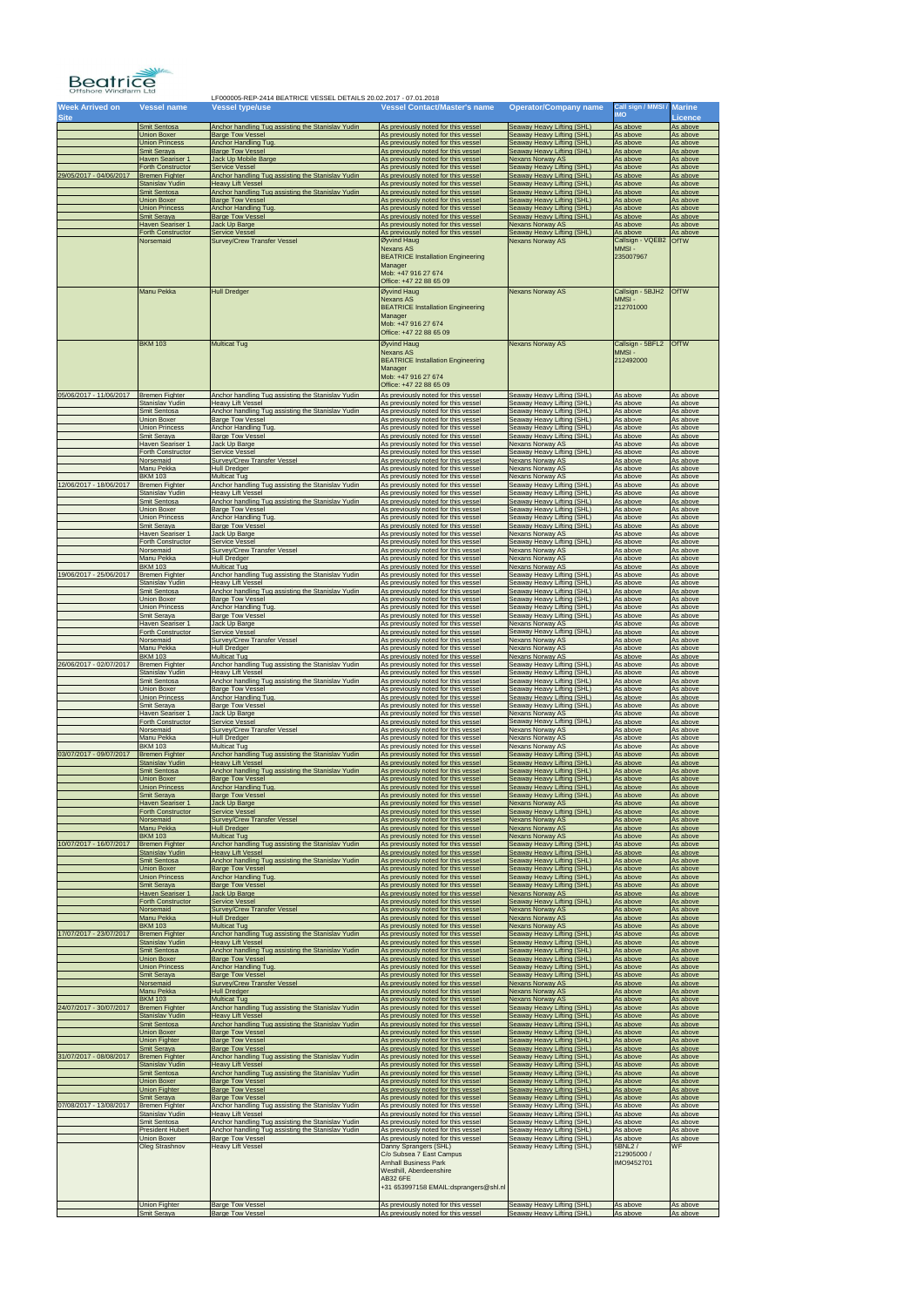

| <b>Week Arrived on</b><br><b>Site</b> | <b>Vessel name</b>      | <b>Vessel type/use</b>                            | <b>Vessel Contact/Master's name</b>                                                                                                                                                           | <b>Operator/Company name</b> | Call sign / MMSI / Marine<br><b>OMI</b>   | <b>Licence</b> |
|---------------------------------------|-------------------------|---------------------------------------------------|-----------------------------------------------------------------------------------------------------------------------------------------------------------------------------------------------|------------------------------|-------------------------------------------|----------------|
|                                       | <b>Maersk Trader</b>    | Anchor hander/ROV                                 | Danny Sprangers (SHL)<br>C/O Subsea 7 East Campus Arnhall<br><b>Business Park Westhill,</b><br>Aberdeenshire, AB32 6FE<br>+31 653997158 Email -                                               | Seaway Heavy Lifting (SHL)   | <b>OXRO2/</b><br>220584000                | <b>WF</b>      |
|                                       | <b>VOS Prelude</b>      | <b>Supply Vessel</b>                              | dsprangers@shl.nl<br>Danny Sprangers (SHL)<br>C/o Subsea 7 East Campus<br><b>Arnhall Business Park</b><br>Westhill, Aberdeenshire<br><b>AB32 6FE</b><br>+31 653997158 EMAIL:dsprangers@shl.nl | Seaway Heavy Lifting (SHL)   | 5BNL2 /<br>212905000                      | <b>WF</b>      |
|                                       | Centauras               | <b>Barge Tow Vessel</b>                           | Danny Sprangers (SHL)<br>C/O Subsea 7 East Campus Arnhall<br><b>Business Park Westhill,</b><br>Aberdeenshire, AB32 6FE<br>+31 653997158 Email -<br>dsprangers@shl.nl                          | Seaway Heavy Lifting (SHL)   | V2ED3/<br>305820000                       | WF             |
|                                       | Carlo Magno             | <b>Barge Tow Vessel</b>                           | Danny Sprangers (SHL)<br>C/O Subsea 7 East Campus Arnhall<br><b>Business Park Westhill,</b><br>Aberdeenshire, AB32 6FE<br>+31 653997158 Email -<br>dsprangers@shl.nl                          | Seaway Heavy Lifting (SHL)   | IBYF / 247153600 WF                       |                |
|                                       | Pegasus                 | <b>Barge Tow Vessel</b>                           | Danny Sprangers (SHL)<br>C/O Subsea 7 East Campus Arnhall<br><b>Business Park Westhill,</b><br>Aberdeenshire, AB32 6FE<br>+31 653997158 Email -<br>dsprangers@shl.nl                          | Seaway Heavy Lifting (SHL)   | V2ED2/<br>305389000                       | WF             |
|                                       | <b>Mkamarina</b>        | <b>Barge Tow Vessel</b>                           | Danny Sprangers (SHL)<br>C/O Subsea 7 East Campus Arnhall<br><b>Business Park Westhill,</b><br>Aberdeenshire, AB32 6FE<br>+31 653997158 Email -<br>dsprangers@shl.nl                          | Seaway Heavy Lifting (SHL)   | IITW2/<br>247278400                       | <b>WF</b>      |
|                                       | Eraclea                 | <b>Barge Tow Vessel</b>                           | Danny Sprangers (SHL)<br>C/O Subsea 7 East Campus Arnhall<br><b>Business Park Westhill,</b><br>Aberdeenshire, AB32 6FE<br>+31 653997158 Email -<br>dsprangers@shl.nl                          | Seaway Heavy Lifting (SHL)   | IITX2 / 247278500 WF                      |                |
|                                       | Bugsier 10              | <b>Barge Tow Vessel</b>                           | Danny Sprangers (SHL)<br>C/o Subsea 7 East Campus<br><b>Arnhall Business Park</b><br>Westhill, Aberdeenshire<br><b>AB32 6FE</b><br>+31 653997158 EMAIL:dsprangers@shl.nl                      | Seaway Heavy Lifting (SHL)   | Callsign - DFWB2 WF<br>MMSI-<br>218321000 |                |
| 14/08/2017 - 20/08/2017               | Stanislav Yudin         | <b>Heavy Lift Vessel</b>                          | As above                                                                                                                                                                                      | Seaway Heavy Lifting (SHL)   | As above                                  | As above       |
|                                       | <b>Bremen Fighter</b>   | Anchor handling Tug assisting the Stanislav Yudin | As above                                                                                                                                                                                      | Seaway Heavy Lifting (SHL)   | As above                                  | As above       |
|                                       | Smit Sentosa            | Anchor handling Tug assisting the Stanislav Yudin | As above                                                                                                                                                                                      | Seaway Heavy Lifting (SHL)   | As above                                  | As above       |
|                                       | <b>President Hubert</b> | Anchor handling Tug assisting the Stanislav Yudin | As above                                                                                                                                                                                      | Seaway Heavy Lifting (SHL)   | As above                                  | As above       |
|                                       | <b>Union Boxer</b>      | <b>Barge Tow Vessel</b>                           | As above                                                                                                                                                                                      | Seaway Heavy Lifting (SHL)   | As above                                  | As above       |
|                                       | Oleg Strashnov          | <b>Heavy Lift Vessel</b>                          | As above                                                                                                                                                                                      | Seaway Heavy Lifting (SHL)   | As above                                  | As above       |
|                                       | Union Fighter           | <b>Barge Tow Vessel</b>                           | As above                                                                                                                                                                                      | Seaway Heavy Lifting (SHL)   | As above                                  | As above       |
|                                       | Smit Seraya             | Barge Tow Vessel                                  | As above                                                                                                                                                                                      | Seaway Heavy Lifting (SHL)   | As above                                  | As above       |
|                                       | Maersk Trader           | Anchor hander/ROV                                 | As above                                                                                                                                                                                      | Seaway Heavy Lifting (SHL)   | As above                                  | As above       |
|                                       | <b>VOS Prelude</b>      | <b>Supply Vessel</b>                              | As above                                                                                                                                                                                      | Seaway Heavy Lifting (SHL)   | As above                                  | As above       |
|                                       | Centauras               | <b>Barge Tow Vessel</b>                           | As above                                                                                                                                                                                      | Seaway Heavy Lifting (SHL)   | As above                                  | As above       |
|                                       | Pegasus                 | <b>Barge Tow Vessel</b>                           | As above                                                                                                                                                                                      | Seaway Heavy Lifting (SHL)   | As above                                  | As above       |
|                                       | Kamarina                | <b>Barge Tow Vessel</b>                           | As above                                                                                                                                                                                      | Seaway Heavy Lifting (SHL)   | As above                                  | As above       |
|                                       | Eraclea                 | <b>Barge Tow Vessel</b>                           | As above                                                                                                                                                                                      | Seaway Heavy Lifting (SHL)   | As above                                  | As above       |
|                                       | Bugsier 10              | <b>Barge Tow Vessel</b>                           | As above                                                                                                                                                                                      | Seaway Heavy Lifting (SHL)   | As above                                  | As above       |
|                                       | <b>Union Sovereign</b>  | <b>Barge Tow Vessel</b>                           | Danny Sprangers (SHL)<br>C/O Subsea 7 East Campus Arnhall<br><b>Business Park Westhill,</b><br>Aberdeenshire, AB32 6FE<br>+31 653997158 Email -<br>dsprangers@shl.nl                          | Seaway Heavy Lifting (SHL)   | ORQW/<br>205644000                        | WF             |
|                                       | <b>Blue Castor</b>      | <b>PGLR Survey Vessel</b>                         | Øyvind Haug<br>Nexans AS<br><b>BEATRICE Installation Engineering</b><br>Manager<br>Mob: +47 916 27 674<br>Office: +47 22 88 65 09                                                             | <b>Nexans Norway AS</b>      | 6403424                                   | <b>OfTW</b>    |
| 21/08/2017 - 27/08/2017               | Stanislav Yudin         | <b>Heavy Lift Vessel</b>                          | As previously noted for this vessel                                                                                                                                                           | Seaway Heavy Lifting (SHL)   | As above                                  | As above       |
|                                       | <b>Bremen Fighter</b>   | Anchor handling Tug assisting the Stanislav Yudin | As previously noted for this vessel                                                                                                                                                           | Seaway Heavy Lifting (SHL)   | As above                                  | As above       |
|                                       | Smit Sentosa            | Anchor handling Tug assisting the Stanislav Yudin | As previously noted for this vessel                                                                                                                                                           | Seaway Heavy Lifting (SHL)   | As above                                  | As above       |
|                                       | <b>President Hubert</b> | Anchor handling Tug assisting the Stanislav Yudin | As previously noted for this vessel                                                                                                                                                           | Seaway Heavy Lifting (SHL)   | As above                                  | As above       |
|                                       | Union Boxer             | <b>Barge Tow Vessel</b>                           | As previously noted for this vessel                                                                                                                                                           | Seaway Heavy Lifting (SHL)   | As above                                  | As above       |
|                                       | Oleg Strashnov          | <b>Heavy Lift Vessel</b>                          | As previously noted for this vessel                                                                                                                                                           | Seaway Heavy Lifting (SHL)   | As above                                  | As above       |
|                                       | Union Fighter           | <b>Barge Tow Vessel</b>                           | As previously noted for this vessel                                                                                                                                                           | Seaway Heavy Lifting (SHL)   | As above                                  | As above       |
|                                       | Smit Seraya             | <b>Barge Tow Vessel</b>                           | As previously noted for this vessel                                                                                                                                                           | Seaway Heavy Lifting (SHL)   | As above                                  | As above       |
|                                       | Maersk Trader           | Anchor hander/ROV                                 | As previously noted for this vessel                                                                                                                                                           | Seaway Heavy Lifting (SHL)   | As above                                  | As above       |
|                                       | VOS Prelude             | <b>Supply Vessel</b>                              | As previously noted for this vessel                                                                                                                                                           | Seaway Heavy Lifting (SHL)   | As above                                  | As above       |
|                                       | Centauras               | <b>Barge Tow Vessel</b>                           | As previously noted for this vessel                                                                                                                                                           | Seaway Heavy Lifting (SHL)   | As above                                  | As above       |
|                                       | Pegasus                 | <b>Barge Tow Vessel</b>                           | As previously noted for this vessel                                                                                                                                                           | Seaway Heavy Lifting (SHL)   | As above                                  | As above       |
|                                       | Kamarina                | <b>Barge Tow Vessel</b>                           | As previously noted for this vessel                                                                                                                                                           | Seaway Heavy Lifting (SHL)   | As above                                  | As above       |
|                                       | Eraclea                 | <b>Barge Tow Vessel</b>                           | As previously noted for this vessel                                                                                                                                                           | Seaway Heavy Lifting (SHL)   | As above                                  | As above       |
|                                       | Bugsier 10              | <b>Barge Tow Vessel</b>                           | As previously noted for this vessel                                                                                                                                                           | Seaway Heavy Lifting (SHL)   | As above                                  | As above       |
| 28/08/2017 - 03/09/2017               | <b>Union Sovereign</b>  | <b>Barge Tow Vessel</b>                           | As previously noted for this vessel                                                                                                                                                           | Seaway Heavy Lifting (SHL)   | As above                                  | As above       |
|                                       | Stanislav Yudin         | <b>Heavy Lift Vessel</b>                          | As previously noted for this vessel                                                                                                                                                           | Seaway Heavy Lifting (SHL)   | As above                                  | As above       |
|                                       | <b>Bremen Fighter</b>   | Anchor handling Tug assisting the Stanislav Yudin | As previously noted for this vessel                                                                                                                                                           | Seaway Heavy Lifting (SHL)   | As above                                  | As above       |
|                                       | Smit Sentosa            | Anchor handling Tug assisting the Stanislav Yudin | As previously noted for this vessel                                                                                                                                                           | Seaway Heavy Lifting (SHL)   | As above                                  | As above       |
|                                       | <b>President Hubert</b> | Anchor handling Tug assisting the Stanislav Yudin | As previously noted for this vessel                                                                                                                                                           | Seaway Heavy Lifting (SHL)   | As above                                  | As above       |
|                                       | Union Boxer             | <b>Barge Tow Vessel</b>                           | As previously noted for this vessel                                                                                                                                                           | Seaway Heavy Lifting (SHL)   | As above                                  | As above       |
|                                       | Oleg Strashnov          | <b>Heavy Lift Vessel</b>                          | As previously noted for this vessel                                                                                                                                                           | Seaway Heavy Lifting (SHL)   | As above                                  | As above       |
|                                       | <b>Union Fighter</b>    | <b>Barge Tow Vessel</b>                           | As previously noted for this vessel                                                                                                                                                           | Seaway Heavy Lifting (SHL)   | As above                                  | As above       |
|                                       | Smit Seraya             | <b>Barge Tow Vessel</b>                           | As previously noted for this vessel                                                                                                                                                           | Seaway Heavy Lifting (SHL)   | As above                                  | As above       |
|                                       | Maersk Trader           | Anchor hander/ROV                                 | As previously noted for this vessel                                                                                                                                                           | Seaway Heavy Lifting (SHL)   | As above                                  | As above       |
|                                       | VOS Prelude             | <b>Supply Vessel</b>                              | As previously noted for this vessel                                                                                                                                                           | Seaway Heavy Lifting (SHL)   | As above                                  | As above       |
|                                       | Centauras               | <b>Barge Tow Vessel</b>                           | As previously noted for this vessel                                                                                                                                                           | Seaway Heavy Lifting (SHL)   | As above                                  | As above       |
|                                       | Pegasus                 | <b>Barge Tow Vessel</b>                           | As previously noted for this vessel                                                                                                                                                           | Seaway Heavy Lifting (SHL)   | As above                                  | As above       |
|                                       | Kamarina                | <b>Barge Tow Vessel</b>                           | As previously noted for this vessel                                                                                                                                                           | Seaway Heavy Lifting (SHL)   | As above                                  | As above       |
|                                       | Eraclea                 | <b>Barge Tow Vessel</b>                           | As previously noted for this vessel                                                                                                                                                           | Seaway Heavy Lifting (SHL)   | As above                                  | As above       |
|                                       | Bugsier 10              | <b>Barge Tow Vessel</b>                           | As previously noted for this vessel                                                                                                                                                           | Seaway Heavy Lifting (SHL)   | As above                                  | As above       |
| 04/09/2017 - 10/09/2017               | <b>Union Sovereign</b>  | <b>Barge Tow Vessel</b>                           | As previously noted for this vessel                                                                                                                                                           | Seaway Heavy Lifting (SHL)   | As above                                  | As above       |
|                                       | Stanislav Yudin         | <b>Heavy Lift Vessel</b>                          | As previously noted for this vessel                                                                                                                                                           | Seaway Heavy Lifting (SHL)   | As above                                  | As above       |
|                                       | <b>Bremen Fighter</b>   | Anchor handling Tug assisting the Stanislav Yudin | As previously noted for this vessel                                                                                                                                                           | Seaway Heavy Lifting (SHL)   | As above                                  | As above       |
|                                       | Smit Sentosa            | Anchor handling Tug assisting the Stanislav Yudin | As previously noted for this vessel                                                                                                                                                           | Seaway Heavy Lifting (SHL)   | As above                                  | As above       |
|                                       | <b>President Hubert</b> | Anchor handling Tug assisting the Stanislav Yudin | As previously noted for this vessel                                                                                                                                                           | Seaway Heavy Lifting (SHL)   | As above                                  | As above       |
|                                       | Union Boxer             | <b>Barge Tow Vessel</b>                           | As previously noted for this vessel                                                                                                                                                           | Seaway Heavy Lifting (SHL)   | As above                                  | As above       |
|                                       | <b>Oleg Strashnov</b>   | <b>Heavy Lift Vessel</b>                          | As previously noted for this vessel                                                                                                                                                           | Seaway Heavy Lifting (SHL)   | As above                                  | As above       |
|                                       | Union Fighter           | <b>Barge Tow Vessel</b>                           | As previously noted for this vessel                                                                                                                                                           | Seaway Heavy Lifting (SHL)   | As above                                  | As above       |
|                                       | Smit Seraya             | <b>Barge Tow Vessel</b>                           | As previously noted for this vessel                                                                                                                                                           | Seaway Heavy Lifting (SHL)   | As above                                  | As above       |
|                                       | Maersk Trader           | Anchor hander/ROV                                 | As previously noted for this vessel                                                                                                                                                           | Seaway Heavy Lifting (SHL)   | As above                                  | As above       |
|                                       | <b>VOS Prelude</b>      | <b>Supply Vessel</b>                              | As previously noted for this vessel                                                                                                                                                           | Seaway Heavy Lifting (SHL)   | As above                                  | As above       |
|                                       | Centauras               | <b>Barge Tow Vessel</b>                           | As previously noted for this vessel                                                                                                                                                           | Seaway Heavy Lifting (SHL)   | As above                                  | As above       |
|                                       | Pegasus                 | <b>Barge Tow Vessel</b>                           | As previously noted for this vessel                                                                                                                                                           | Seaway Heavy Lifting (SHL)   | As above                                  | As above       |
|                                       | Kamarina                | <b>Barge Tow Vessel</b>                           | As previously noted for this vessel                                                                                                                                                           | Seaway Heavy Lifting (SHL)   | As above                                  | As above       |
|                                       | Eraclea                 | <b>Barge Tow Vessel</b>                           | As previously noted for this vessel                                                                                                                                                           | Seaway Heavy Lifting (SHL)   | As above                                  | As above       |
|                                       | Bugsier 10              | <b>Barge Tow Vessel</b>                           | As previously noted for this vessel                                                                                                                                                           | Seaway Heavy Lifting (SHL)   | As above                                  | As above       |
|                                       | <b>Union Sovereign</b>  | <b>Barge Tow Vessel</b>                           | As previously noted for this vessel                                                                                                                                                           | Seaway Heavy Lifting (SHL)   | As above                                  | As above       |
| 11/09/2017 - 17/09/2017               | Stanislav Yudin         | <b>Heavy Lift Vessel</b>                          | As previously noted for this vessel                                                                                                                                                           | Seaway Heavy Lifting (SHL)   | As above                                  | As above       |
|                                       | <b>Bremen Fighter</b>   | Anchor handling Tug assisting the Stanislav Yudin | As previously noted for this vessel                                                                                                                                                           | Seaway Heavy Lifting (SHL)   | As above                                  | As above       |
|                                       | Smit Sentosa            | Anchor handling Tug assisting the Stanislav Yudin | As previously noted for this vessel                                                                                                                                                           | Seaway Heavy Lifting (SHL)   | As above                                  | As above       |
|                                       | <b>President Hubert</b> | Anchor handling Tug assisting the Stanislav Yudin | As previously noted for this vessel                                                                                                                                                           | Seaway Heavy Lifting (SHL)   | As above                                  | As above       |
|                                       | <b>Union Boxer</b>      | <b>Barge Tow Vessel</b>                           | As previously noted for this vessel                                                                                                                                                           | Seaway Heavy Lifting (SHL)   | As above                                  | As above       |
|                                       | Oleg Strashnov          | <b>Heavy Lift Vessel</b>                          | As previously noted for this vessel                                                                                                                                                           | Seaway Heavy Lifting (SHL)   | As above                                  | As above       |
|                                       | <b>Union Fighter</b>    | <b>Barge Tow Vessel</b>                           | As previously noted for this vessel                                                                                                                                                           | Seaway Heavy Lifting (SHL)   | As above                                  | As above       |
|                                       | Smit Seraya             | <b>Barge Tow Vessel</b>                           | As previously noted for this vessel                                                                                                                                                           | Seaway Heavy Lifting (SHL)   | As above                                  | As above       |
|                                       | Maersk Trader           | Anchor hander/ROV                                 | As previously noted for this vessel                                                                                                                                                           | Seaway Heavy Lifting (SHL)   | As above                                  | As above       |
|                                       | <b>VOS Prelude</b>      | <b>Supply Vessel</b>                              | As previously noted for this vessel                                                                                                                                                           | Seaway Heavy Lifting (SHL)   | As above                                  | As above       |
|                                       | Centauras               | <b>Barge Tow Vessel</b>                           | As previously noted for this vessel                                                                                                                                                           | Seaway Heavy Lifting (SHL)   | As above                                  | As above       |
|                                       | Pegasus                 | <b>Barge Tow Vessel</b>                           | As previously noted for this vessel                                                                                                                                                           | Seaway Heavy Lifting (SHL)   | As above                                  | As above       |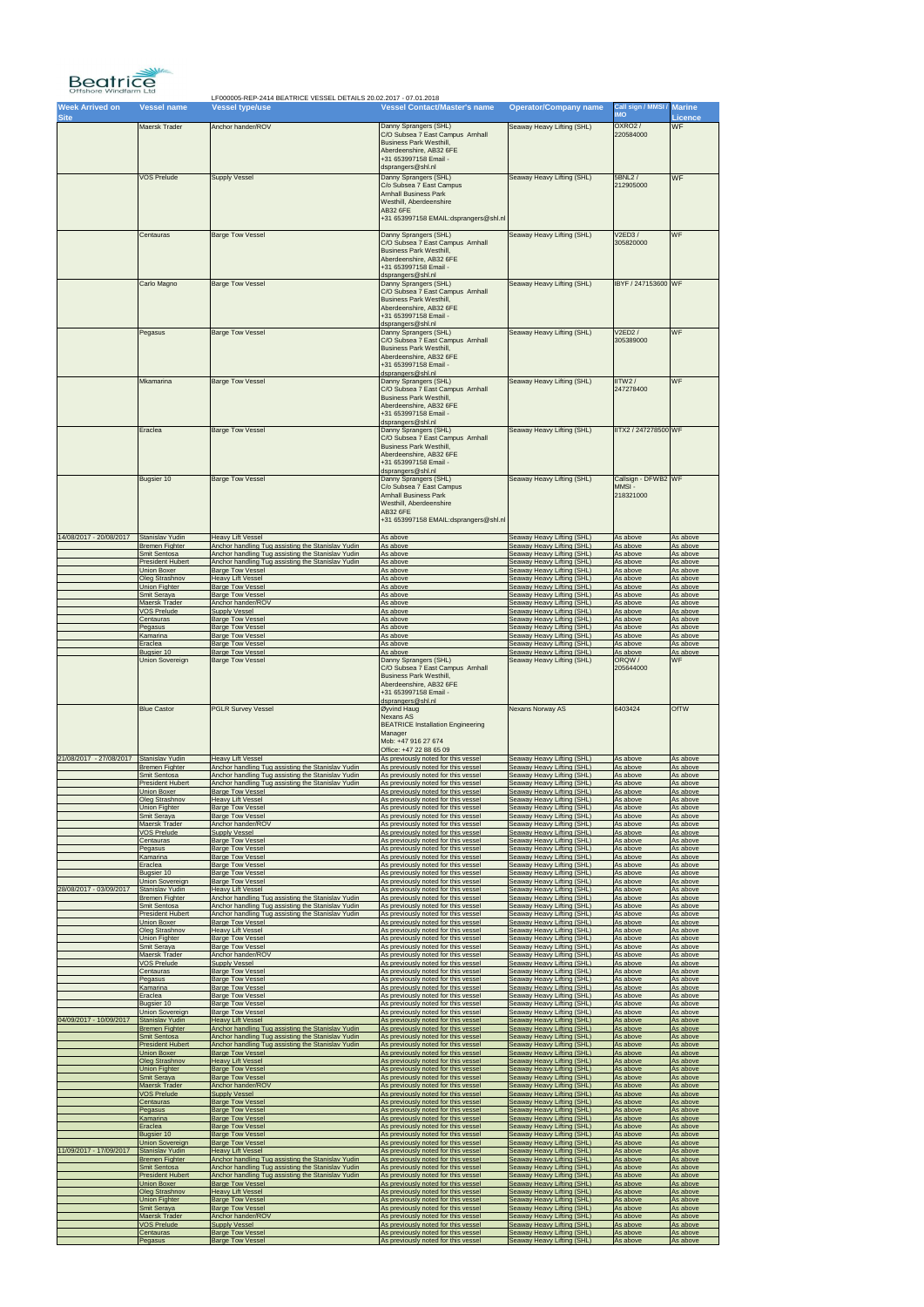

| <b>Week Arrived on</b><br><b>Site</b> | <b>Vessel name</b>                                                     | <b>Vessel type/use</b>                                                                                               | <b>Vessel Contact/Master's name</b>                                                                               | <b>Operator/Company name</b>                                                           | Call sign / MMSI /<br><b>IMO</b> | <b>Marine</b><br><b>Licence</b>  |
|---------------------------------------|------------------------------------------------------------------------|----------------------------------------------------------------------------------------------------------------------|-------------------------------------------------------------------------------------------------------------------|----------------------------------------------------------------------------------------|----------------------------------|----------------------------------|
|                                       | Kamarina                                                               | <b>Barge Tow Vessel</b>                                                                                              | As previously noted for this vessel                                                                               | Seaway Heavy Lifting (SHL)                                                             | As above                         | As above                         |
|                                       | Eraclea                                                                | <b>Barge Tow Vessel</b>                                                                                              | As previously noted for this vessel                                                                               | Seaway Heavy Lifting (SHL)                                                             | As above                         | As above                         |
|                                       | Bugsier 10                                                             | <b>Barge Tow Vessel</b>                                                                                              | As previously noted for this vessel                                                                               | Seaway Heavy Lifting (SHL)                                                             | As above                         | As above                         |
|                                       | <b>Union Sovereign</b>                                                 | <b>Barge Tow Vessel</b>                                                                                              | As previously noted for this vessel                                                                               | Seaway Heavy Lifting (SHL)                                                             | As above                         | As above                         |
|                                       | <b>Haven Seariser 1</b>                                                | Jack Up Mobile Barge                                                                                                 | As previously noted for this vessel                                                                               | <b>Nexans Norway AS</b>                                                                | As above                         | As above                         |
|                                       | <b>Forth Constructor</b>                                               | <b>Service Vessel</b>                                                                                                | As previously noted for this vessel                                                                               | Seaway Heavy Lifting (SHL)                                                             | As above                         | As above                         |
|                                       | <b>DSV Aramis</b>                                                      | <b>Work Boat</b>                                                                                                     | Øyvind Haug<br><b>BEATRICE Installation Engineering</b>                                                           | <b>Nexans Norway AS</b>                                                                | LDEH/<br>257167000               | <b>OfTW</b>                      |
|                                       |                                                                        |                                                                                                                      | Manager<br>Mob: +47 916 27 674                                                                                    |                                                                                        |                                  |                                  |
|                                       | Dvergen                                                                | <b>Work Boat</b>                                                                                                     | Office: +47 22 88 65 09<br>Øyvind Haug                                                                            | <b>Nexans Norway AS</b>                                                                | n/a                              | <b>OfTW</b>                      |
|                                       |                                                                        |                                                                                                                      | <b>BEATRICE Installation Engineering</b><br>Manager                                                               |                                                                                        |                                  |                                  |
|                                       |                                                                        |                                                                                                                      | Mob: +47 916 27 674<br>Office: +47 22 88 65 09                                                                    |                                                                                        |                                  |                                  |
| 18/09/2017 - 24/09/2017               | <b>Stanislav Yudin</b>                                                 | <b>Heavy Lift Vessel</b>                                                                                             | As previously noted for this vessel                                                                               | Seaway Heavy Lifting (SHL)                                                             | As above                         | As above                         |
|                                       | <b>Bremen Fighter</b>                                                  | Anchor handling Tug assisting the Stanislav Yudin                                                                    | As previously noted for this vessel                                                                               | Seaway Heavy Lifting (SHL)                                                             | As above                         | As above                         |
|                                       | Smit Sentosa                                                           | Anchor handling Tug assisting the Stanislav Yudin                                                                    | As previously noted for this vessel                                                                               | Seaway Heavy Lifting (SHL)                                                             | As above                         | As above                         |
|                                       | <b>President Hubert</b>                                                | Anchor handling Tug assisting the Stanislav Yudin                                                                    | As previously noted for this vessel                                                                               | Seaway Heavy Lifting (SHL)                                                             | As above                         | As above                         |
|                                       | <b>Union Boxer</b>                                                     | <b>Barge Tow Vessel</b>                                                                                              | As previously noted for this vessel                                                                               | Seaway Heavy Lifting (SHL)                                                             | As above                         | As above                         |
|                                       | <b>Oleg Strashnov</b>                                                  | <b>Heavy Lift Vessel</b>                                                                                             | As previously noted for this vessel                                                                               | Seaway Heavy Lifting (SHL)                                                             | As above                         | As above                         |
|                                       | <b>Union Fighter</b>                                                   | <b>Barge Tow Vessel</b>                                                                                              | As previously noted for this vessel                                                                               | Seaway Heavy Lifting (SHL)                                                             | As above                         | As above                         |
|                                       | Smit Seraya                                                            | <b>Barge Tow Vessel</b>                                                                                              | As previously noted for this vessel                                                                               | Seaway Heavy Lifting (SHL)                                                             | As above                         | As above                         |
|                                       | <b>Maersk Trader</b>                                                   | Anchor hander/ROV                                                                                                    | As previously noted for this vessel                                                                               | Seaway Heavy Lifting (SHL)                                                             | As above                         | As above                         |
|                                       | <b>VOS Prelude</b>                                                     | <b>Supply Vessel</b>                                                                                                 | As previously noted for this vessel                                                                               | Seaway Heavy Lifting (SHL)                                                             | As above                         | As above                         |
|                                       | Centauras                                                              | <b>Barge Tow Vessel</b>                                                                                              | As previously noted for this vessel                                                                               | Seaway Heavy Lifting (SHL)                                                             | As above                         | As above                         |
|                                       | Pegasus                                                                | <b>Barge Tow Vessel</b>                                                                                              | As previously noted for this vessel                                                                               | Seaway Heavy Lifting (SHL)                                                             | As above                         | As above                         |
|                                       | Kamarina                                                               | <b>Barge Tow Vessel</b>                                                                                              | As previously noted for this vessel                                                                               | Seaway Heavy Lifting (SHL)                                                             | As above                         | As above                         |
|                                       | Eraclea                                                                | <b>Barge Tow Vessel</b>                                                                                              | As previously noted for this vessel                                                                               | Seaway Heavy Lifting (SHL)                                                             | As above                         | As above                         |
|                                       | Bugsier 10                                                             | <b>Barge Tow Vessel</b>                                                                                              | As previously noted for this vessel                                                                               | Seaway Heavy Lifting (SHL)                                                             | As above                         | As above                         |
|                                       | <b>Union Sovereign</b>                                                 | <b>Barge Tow Vessel</b>                                                                                              | As previously noted for this vessel                                                                               | Seaway Heavy Lifting (SHL)                                                             | As above                         | As above                         |
|                                       | <b>Haven Seariser 1</b>                                                | Jack Up Mobile Barge                                                                                                 | As previously noted for this vessel                                                                               | <b>Nexans Norway AS</b>                                                                | As above                         | As above                         |
|                                       | <b>Forth Constructor</b>                                               | <b>Service Vessel</b>                                                                                                | As previously noted for this vessel                                                                               | Seaway Heavy Lifting (SHL)                                                             | As above                         | As above                         |
|                                       | <b>DSV Aramis</b>                                                      | <b>Work Boat</b>                                                                                                     | As previously noted for this vessel                                                                               | <b>Nexans Norway AS</b>                                                                | As above                         | As above                         |
| 25/09/2017 - 01/10/2017               | Dvergen                                                                | <b>Work Boat</b>                                                                                                     | As previously noted for this vessel                                                                               | <b>Nexans Norway AS</b>                                                                | As above                         | As above                         |
|                                       | <b>Stanislav Yudin</b>                                                 | <b>Heavy Lift Vessel</b>                                                                                             | As previously noted for this vessel                                                                               | Seaway Heavy Lifting (SHL)                                                             | As above                         | As above                         |
|                                       | <b>Bremen Fighter</b><br><b>Smit Sentosa</b>                           | Anchor handling Tug assisting the Stanislav Yudin<br>Anchor handling Tug assisting the Stanislav Yudin               | As previously noted for this vessel<br>As previously noted for this vessel                                        | Seaway Heavy Lifting (SHL)<br>Seaway Heavy Lifting (SHL)<br>Seaway Heavy Lifting (SHL) | As above<br>As above             | As above<br>As above             |
|                                       | <b>President Hubert</b><br><b>Union Boxer</b><br><b>Oleg Strashnov</b> | Anchor handling Tug assisting the Stanislav Yudin<br><b>Barge Tow Vessel</b><br><b>Heavy Lift Vessel</b>             | As previously noted for this vessel<br>As previously noted for this vessel<br>As previously noted for this vessel | Seaway Heavy Lifting (SHL)<br>Seaway Heavy Lifting (SHL)                               | As above<br>As above<br>As above | As above<br>As above<br>As above |
|                                       | <b>Union Fighter</b>                                                   | <b>Barge Tow Vessel</b>                                                                                              | As previously noted for this vessel                                                                               | Seaway Heavy Lifting (SHL)                                                             | As above                         | As above                         |
|                                       | Smit Seraya                                                            | <b>Barge Tow Vessel</b>                                                                                              | As previously noted for this vessel                                                                               | Seaway Heavy Lifting (SHL)                                                             | As above                         | As above                         |
|                                       | Maersk Trader                                                          | Anchor hander/ROV                                                                                                    | As previously noted for this vessel                                                                               | Seaway Heavy Lifting (SHL)                                                             | As above                         | As above                         |
|                                       | <b>VOS Prelude</b>                                                     | <b>Supply Vessel</b>                                                                                                 | As previously noted for this vessel                                                                               | Seaway Heavy Lifting (SHL)                                                             | As above                         | As above                         |
|                                       | Centauras                                                              | <b>Barge Tow Vessel</b>                                                                                              | As previously noted for this vessel                                                                               | Seaway Heavy Lifting (SHL)                                                             | As above                         | As above                         |
|                                       | Pegasus                                                                | <b>Barge Tow Vessel</b>                                                                                              | As previously noted for this vessel                                                                               | Seaway Heavy Lifting (SHL)                                                             | As above                         | As above                         |
|                                       | Kamarina                                                               | <b>Barge Tow Vessel</b>                                                                                              | As previously noted for this vessel                                                                               | Seaway Heavy Lifting (SHL)                                                             | As above                         | As above                         |
|                                       | Eraclea                                                                | <b>Barge Tow Vessel</b>                                                                                              | As previously noted for this vessel                                                                               | Seaway Heavy Lifting (SHL)                                                             | As above                         | As above                         |
|                                       | Bugsier 10                                                             | <b>Barge Tow Vessel</b>                                                                                              | As previously noted for this vessel                                                                               | Seaway Heavy Lifting (SHL)                                                             | As above                         | As above                         |
|                                       | <b>Union Sovereign</b>                                                 | <b>Barge Tow Vessel</b>                                                                                              | As previously noted for this vessel                                                                               | Seaway Heavy Lifting (SHL)                                                             | As above                         | As above                         |
|                                       | Haven Seariser 1                                                       | Jack Up Mobile Barge                                                                                                 | As previously noted for this vessel                                                                               | <b>Nexans Norway AS</b>                                                                | As above                         | As above                         |
|                                       | <b>Forth Constructor</b>                                               | <b>Service Vessel</b>                                                                                                | As previously noted for this vessel                                                                               | Seaway Heavy Lifting (SHL)                                                             | As above                         | As above                         |
|                                       | <b>DSV Aramis</b>                                                      | <b>Work Boat</b>                                                                                                     | As previously noted for this vessel                                                                               | <b>Nexans Norway AS</b>                                                                | As above                         | As above                         |
|                                       | Dvergen                                                                | <b>Work Boat</b>                                                                                                     | As previously noted for this vessel                                                                               | <b>Nexans Norway AS</b>                                                                | As above                         | As above                         |
|                                       | Skagerrak                                                              | <b>Export Cable laying Vessel</b>                                                                                    | Øyvind Haug<br><b>BEATRICE Installation Engineering</b>                                                           | <b>Nexans Norway AS</b>                                                                | LCEK/<br>25723000                | <b>OfTW</b>                      |
|                                       |                                                                        |                                                                                                                      | Manager<br>Mob: +47 916 27 674<br>Office: +47 22 88 65 09                                                         |                                                                                        |                                  |                                  |
| 02/10/2017 - 08/10/2017               | Stanislav Yudin                                                        | <b>Heavy Lift Vessel</b>                                                                                             | As previously noted for this vessel                                                                               | Seaway Heavy Lifting (SHL)                                                             | As above                         | As above                         |
|                                       | Smit Sentosa                                                           | Anchor handling Tug assisting the Stanislav Yudin                                                                    | As previously noted for this vessel                                                                               | Seaway Heavy Lifting (SHL)                                                             | As above                         | As above                         |
|                                       | Union Boxer                                                            | <b>Barge Tow Vessel</b>                                                                                              | As previously noted for this vessel                                                                               | Seaway Heavy Lifting (SHL)                                                             | As above                         | As above                         |
|                                       | <b>Union Fighter</b>                                                   | <b>Barge Tow Vessel</b>                                                                                              | As previously noted for this vessel                                                                               | Seaway Heavy Lifting (SHL)                                                             | As above                         | As above                         |
|                                       | Smit Seraya                                                            | <b>Barge Tow Vessel</b>                                                                                              | As previously noted for this vessel                                                                               | Seaway Heavy Lifting (SHL)                                                             | As above                         | As above                         |
|                                       | Centauras                                                              | <b>Barge Tow Vessel</b>                                                                                              | As previously noted for this vessel                                                                               | Seaway Heavy Lifting (SHL)                                                             | As above                         | As above                         |
|                                       | Pegasus                                                                | <b>Barge Tow Vessel</b>                                                                                              | As previously noted for this vessel                                                                               | Seaway Heavy Lifting (SHL)                                                             | As above                         | As above                         |
|                                       | Kamarina                                                               | <b>Barge Tow Vessel</b>                                                                                              | As previously noted for this vessel                                                                               | Seaway Heavy Lifting (SHL)                                                             | As above                         | As above                         |
|                                       | Eraclea                                                                | <b>Barge Tow Vessel</b>                                                                                              | As previously noted for this vessel                                                                               | Seaway Heavy Lifting (SHL)                                                             | As above                         | As above                         |
|                                       | Union Sovereign                                                        | <b>Barge Tow Vessel</b>                                                                                              | As previously noted for this vessel                                                                               | Seaway Heavy Lifting (SHL)                                                             | As above                         | As above                         |
|                                       | <b>Haven Seariser 1</b>                                                | Jack Up Mobile Barge                                                                                                 | As previously noted for this vessel                                                                               | <b>Nexans Norway AS</b>                                                                | As above                         | As above                         |
|                                       | <b>Forth Constructor</b>                                               | Service Vessel                                                                                                       | As previously noted for this vessel                                                                               | Seaway Heavy Lifting (SHL)                                                             | As above                         | As above                         |
|                                       | <b>DSV Aramis</b>                                                      | <b>Work Boat</b>                                                                                                     | As previously noted for this vessel                                                                               | <b>Nexans Norway AS</b>                                                                | As above                         | As above                         |
|                                       | <b>Skagerrak</b>                                                       | <b>Export Cable laying Vessel</b>                                                                                    | As previously noted for this vessel                                                                               | <b>Nexans Norway AS</b>                                                                | As above                         | As above                         |
| 09/10/2017 - 15/10/2017               | <b>Stanislav Yudin</b>                                                 | <b>Heavy Lift Vessel</b>                                                                                             | As previously noted for this vessel                                                                               | Seaway Heavy Lifting (SHL)                                                             | As above                         | As above                         |
|                                       | Smit Sentosa                                                           | Anchor handling Tug assisting the Stanislav Yudin                                                                    | As previously noted for this vessel                                                                               | Seaway Heavy Lifting (SHL)                                                             | As above                         | As above                         |
|                                       | <b>Union Boxer</b>                                                     | <b>Barge Tow Vessel</b>                                                                                              | As previously noted for this vessel                                                                               | Seaway Heavy Lifting (SHL)                                                             | As above                         | As above                         |
|                                       | Union Fighter                                                          | <b>Barge Tow Vessel</b>                                                                                              | As previously noted for this vessel                                                                               | Seaway Heavy Lifting (SHL)                                                             | As above                         | As above                         |
|                                       | Smit Seraya                                                            | <b>Barge Tow Vessel</b>                                                                                              | As previously noted for this vessel                                                                               | Seaway Heavy Lifting (SHL)                                                             | As above                         | As above                         |
|                                       | Centauras                                                              | <b>Barge Tow Vessel</b>                                                                                              | As previously noted for this vessel                                                                               | Seaway Heavy Lifting (SHL)                                                             | As above                         | As above                         |
|                                       | Pegasus                                                                | <b>Barge Tow Vessel</b>                                                                                              | As previously noted for this vessel                                                                               | Seaway Heavy Lifting (SHL)                                                             | As above                         | As above                         |
|                                       | Kamarina                                                               | <b>Barge Tow Vessel</b>                                                                                              | As previously noted for this vessel                                                                               | Seaway Heavy Lifting (SHL)                                                             | As above                         | As above                         |
|                                       | Eraclea                                                                | <b>Barge Tow Vessel</b>                                                                                              | As previously noted for this vessel                                                                               | Seaway Heavy Lifting (SHL)                                                             | As above                         | As above                         |
|                                       | Union Sovereign                                                        | <b>Barge Tow Vessel</b>                                                                                              | As previously noted for this vessel                                                                               | Seaway Heavy Lifting (SHL)                                                             | As above                         | As above                         |
|                                       | <b>DSV Aramis</b>                                                      | <b>Work Boat</b>                                                                                                     | As previously noted for this vessel                                                                               | <b>Nexans Norway AS</b>                                                                | As above                         | As above                         |
| 16/10/2017 - 22/10/2017               | Skagerrak                                                              | <b>Export Cable laying Vessel</b>                                                                                    | As previously noted for this vessel                                                                               | <b>Nexans Norway AS</b>                                                                | As above                         | As above                         |
|                                       | Stanislav Yudin                                                        | <b>Heavy Lift Vessel</b>                                                                                             | As previously noted for this vessel                                                                               | Seaway Heavy Lifting (SHL)                                                             | As above                         | As above                         |
|                                       | Smit Sentosa                                                           | Anchor handling Tug assisting the Stanislav Yudin                                                                    | As previously noted for this vessel                                                                               | Seaway Heavy Lifting (SHL)                                                             | As above                         | As above                         |
|                                       | <b>Union Fighter</b>                                                   | <b>Barge Tow Vessel</b>                                                                                              | As previously noted for this vessel                                                                               | Seaway Heavy Lifting (SHL)                                                             | As above                         | As above                         |
|                                       | Smit Seraya                                                            | <b>Barge Tow Vessel</b>                                                                                              | As previously noted for this vessel                                                                               | Seaway Heavy Lifting (SHL)                                                             | As above                         | As above                         |
|                                       | Centauras                                                              | <b>Barge Tow Vessel</b>                                                                                              | As previously noted for this vessel                                                                               | Seaway Heavy Lifting (SHL)                                                             | As above                         | As above                         |
|                                       | Pegasus                                                                | <b>Barge Tow Vessel</b>                                                                                              | As previously noted for this vessel                                                                               | Seaway Heavy Lifting (SHL)                                                             | As above                         | As above                         |
|                                       | Kamarina                                                               | <b>Barge Tow Vessel</b>                                                                                              | As previously noted for this vessel                                                                               | Seaway Heavy Lifting (SHL)                                                             | As above                         | As above                         |
|                                       | Eraclea                                                                | <b>Barge Tow Vessel</b>                                                                                              | As previously noted for this vessel                                                                               | Seaway Heavy Lifting (SHL)                                                             | As above                         | As above                         |
|                                       | Union Sovereign                                                        | <b>Barge Tow Vessel</b>                                                                                              | As previously noted for this vessel                                                                               | Seaway Heavy Lifting (SHL)                                                             | As above                         | As above                         |
|                                       | <b>DSV Aramis</b>                                                      | <b>Work Boat</b>                                                                                                     | As previously noted for this vessel                                                                               | <b>Nexans Norway AS</b>                                                                | As above                         | As above                         |
| 23/10/2017 - 29/10/2017               | Skagerrak                                                              | <b>Export Cable laying Vessel</b>                                                                                    | As previously noted for this vessel                                                                               | <b>Nexans Norway AS</b>                                                                | As above                         | As above                         |
|                                       | Stanislav Yudin                                                        | <b>Heavy Lift Vessel</b>                                                                                             | As previously noted for this vessel                                                                               | Seaway Heavy Lifting (SHL)                                                             | As above                         | As above                         |
|                                       | Smit Sentosa                                                           | Anchor handling Tug assisting the Stanislav Yudin                                                                    | As previously noted for this vessel                                                                               | Seaway Heavy Lifting (SHL)                                                             | As above                         | As above                         |
|                                       | Union Fighter                                                          | <b>Barge Tow Vessel</b>                                                                                              | As previously noted for this vessel                                                                               | Seaway Heavy Lifting (SHL)                                                             | As above                         | As above                         |
|                                       | Smit Seraya                                                            | <b>Barge Tow Vessel</b>                                                                                              | As previously noted for this vessel                                                                               | Seaway Heavy Lifting (SHL)                                                             | As above                         | As above                         |
|                                       | Centauras                                                              | <b>Barge Tow Vessel</b>                                                                                              | As previously noted for this vessel                                                                               | Seaway Heavy Lifting (SHL)                                                             | As above                         | As above                         |
|                                       | Pegasus                                                                | <b>Barge Tow Vessel</b>                                                                                              | As previously noted for this vessel                                                                               | Seaway Heavy Lifting (SHL)                                                             | As above                         | As above                         |
|                                       | Kamarina                                                               | <b>Barge Tow Vessel</b>                                                                                              | As previously noted for this vessel                                                                               | Seaway Heavy Lifting (SHL)                                                             | As above                         | As above                         |
|                                       | Eraclea                                                                | <b>Barge Tow Vessel</b>                                                                                              | As previously noted for this vessel                                                                               | Seaway Heavy Lifting (SHL)                                                             | As above                         | As above                         |
|                                       | Skagerrak                                                              | <b>Export Cable laying Vessel</b>                                                                                    | As previously noted for this vessel                                                                               | <b>Nexans Norway AS</b>                                                                | As above                         | As above                         |
| 30/10/2017 - 05/11/2017               | Stanislav Yudin                                                        | <b>Heavy Lift Vessel</b>                                                                                             | As previously noted for this vessel                                                                               | Seaway Heavy Lifting (SHL)                                                             | As above                         | As above                         |
|                                       | Smit Sentosa                                                           | Anchor handling Tug assisting the Stanislav Yudin                                                                    | As previously noted for this vessel                                                                               | Seaway Heavy Lifting (SHL)                                                             | As above                         | As above                         |
|                                       | Union Fighter                                                          | <b>Barge Tow Vessel</b>                                                                                              | As previously noted for this vessel                                                                               | Seaway Heavy Lifting (SHL)                                                             | As above                         | As above                         |
|                                       | Smit Seraya                                                            | <b>Barge Tow Vessel</b>                                                                                              | As previously noted for this vessel                                                                               | Seaway Heavy Lifting (SHL)                                                             | As above                         | As above                         |
|                                       | Centauras                                                              | <b>Barge Tow Vessel</b>                                                                                              | As previously noted for this vessel                                                                               | Seaway Heavy Lifting (SHL)                                                             | As above                         | As above                         |
|                                       | Pegasus                                                                | <b>Barge Tow Vessel</b>                                                                                              | As previously noted for this vessel                                                                               | Seaway Heavy Lifting (SHL)                                                             | As above                         | As above                         |
|                                       | Kamarina                                                               | <b>Barge Tow Vessel</b>                                                                                              | As previously noted for this vessel                                                                               | Seaway Heavy Lifting (SHL)                                                             | As above                         | As above                         |
|                                       | Eraclea                                                                | <b>Barge Tow Vessel</b>                                                                                              | As previously noted for this vessel                                                                               | Seaway Heavy Lifting (SHL)                                                             | As above                         | As above                         |
|                                       | Union Sovereign<br>Skagerrak                                           | <b>Barge Tow Vessel</b><br><b>Export Cable laying Vessel</b><br>This vessel was never used on project due to defects | As previously noted for this vessel<br>As previously noted for this vessel                                        | Seaway Heavy Lifting (SHL)<br><b>Nexans Norway AS</b>                                  | As above<br>As above             | As above<br>As above             |
| 06/11/2017 - 12/11/2017               | <b>Blue Alfa</b><br>Stanislav Yudin<br>Smit Sentosa                    | <b>Heavy Lift Vessel</b><br>Anchor handling Tug assisting the Stanislav Yudin                                        | n/a<br>As previously noted for this vessel<br>As previously noted for this vessel                                 | n/a<br>Seaway Heavy Lifting (SHL)<br>Seaway Heavy Lifting (SHL)                        | n/a<br>As above<br>As above      | n/a<br>As above<br>As above      |
|                                       | <b>Union Fighter</b>                                                   | <b>Barge Tow Vessel</b>                                                                                              | As previously noted for this vessel                                                                               | Seaway Heavy Lifting (SHL)                                                             | As above                         | As above                         |
|                                       | Smit Seraya                                                            | <b>Barge Tow Vessel</b>                                                                                              | As previously noted for this vessel                                                                               | Seaway Heavy Lifting (SHL)                                                             | As above                         | As above                         |
|                                       | Centauras                                                              | <b>Barge Tow Vessel</b>                                                                                              | As previously noted for this vessel                                                                               | Seaway Heavy Lifting (SHL)                                                             | As above                         | As above                         |
|                                       | Pegasus                                                                | <b>Barge Tow Vessel</b>                                                                                              | As previously noted for this vessel                                                                               | Seaway Heavy Lifting (SHL)                                                             | As above                         | As above                         |
|                                       | Kamarina                                                               | <b>Barge Tow Vessel</b>                                                                                              | As previously noted for this vessel                                                                               | Seaway Heavy Lifting (SHL)                                                             | As above                         | As above                         |
|                                       | Eraclea                                                                | <b>Barge Tow Vessel</b>                                                                                              | As previously noted for this vessel                                                                               | Seaway Heavy Lifting (SHL)                                                             | As above                         | As above                         |
|                                       | <b>Siem Stingray</b>                                                   | Inter-array Cable Laying                                                                                             | Danny Sprangers (SHL)<br>C/O Subsea 7 East Campus Arnhall                                                         | Seaway Heavy Lifting (SHL)                                                             | CO <sub>1</sub><br>311000620 /   | <b>WF</b>                        |
|                                       |                                                                        |                                                                                                                      | <b>Business Park Westhill,</b><br>Aberdeenshire, AB32 6FE<br>+31 653997158 Email -<br>dsprangers@shl.nl           |                                                                                        | IMO9676292                       |                                  |